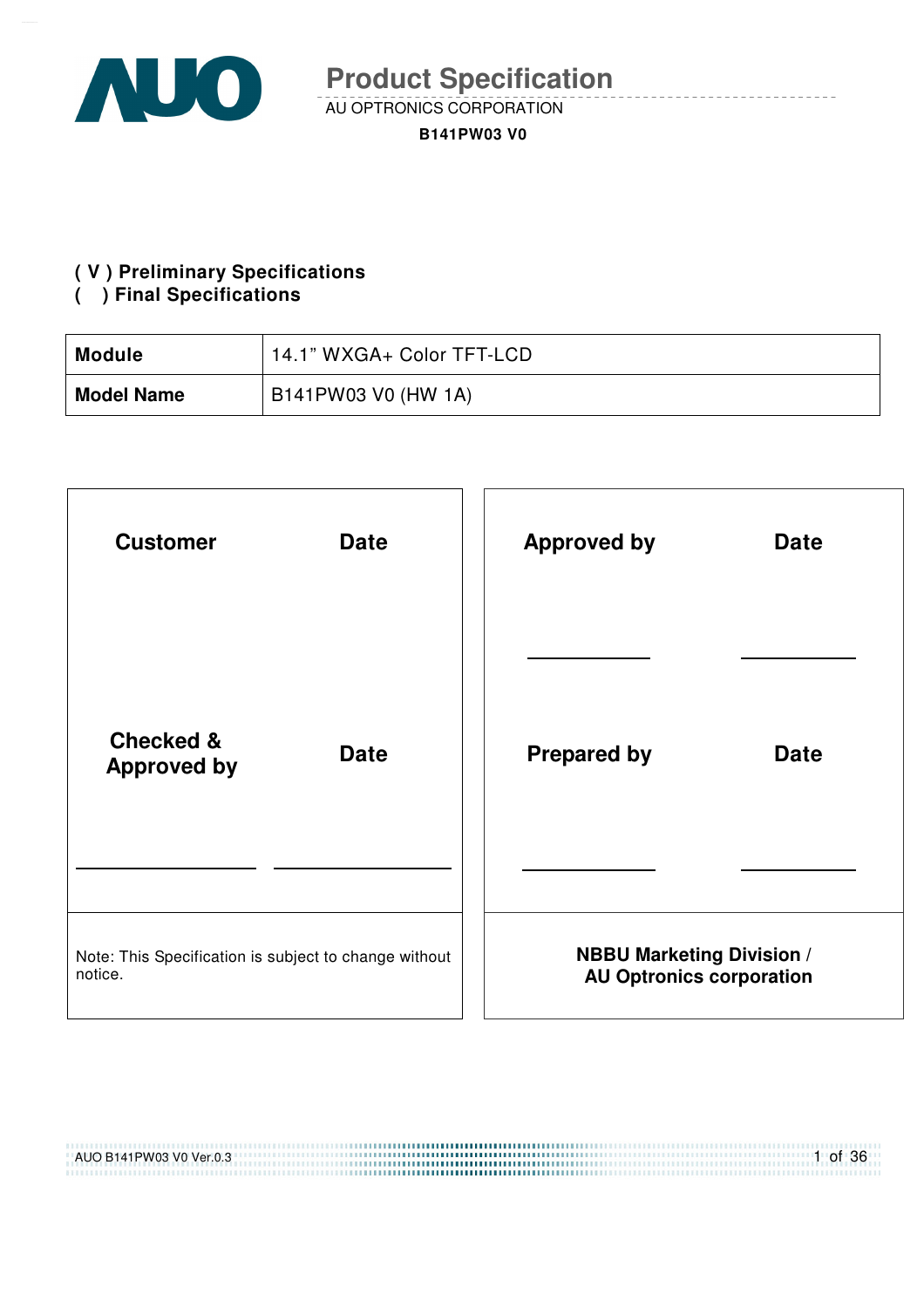

# **Contents**

| AUO B141PW03 V0 Ver.0.3 | 2 of 36 |
|-------------------------|---------|
|                         |         |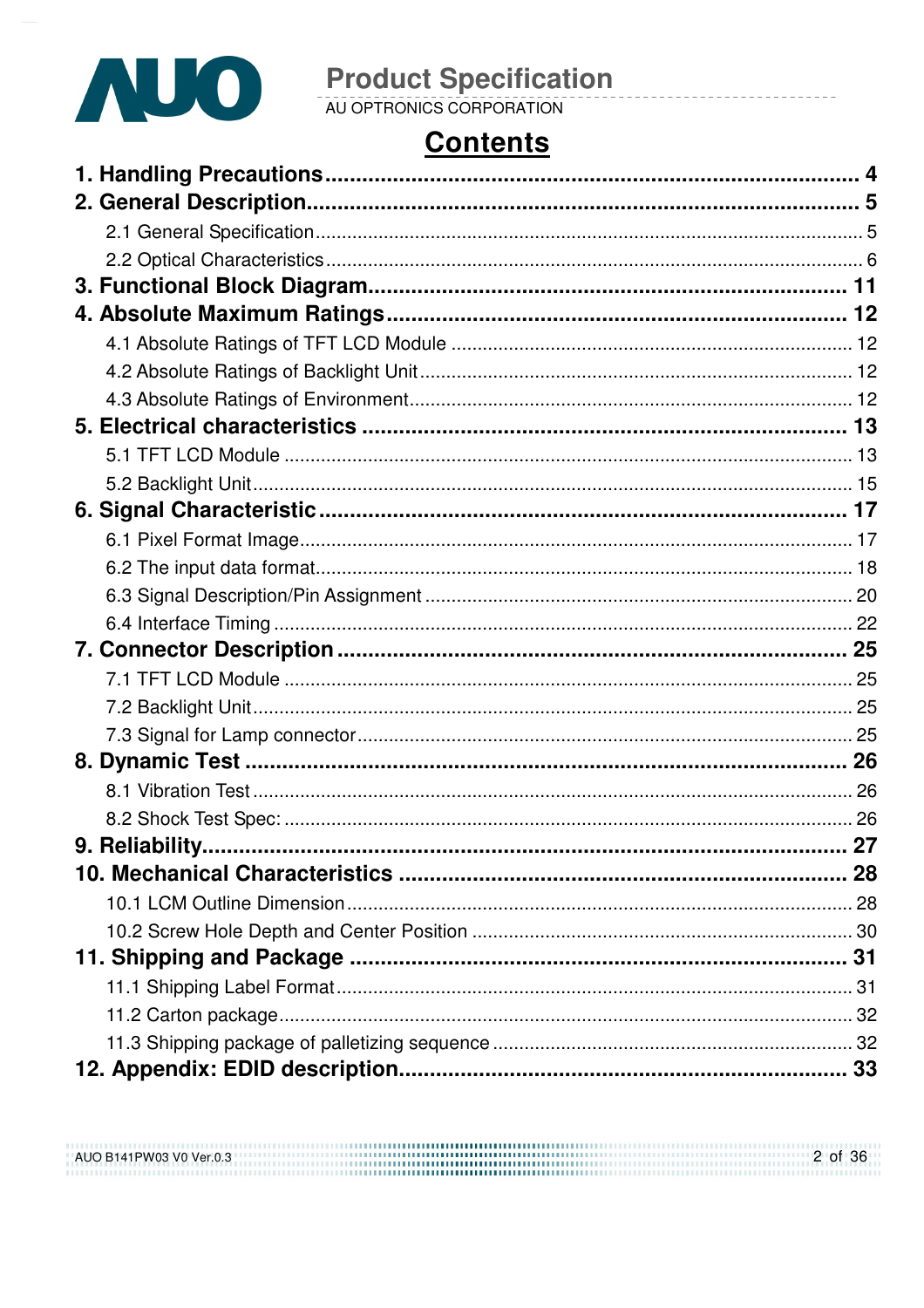

AU OPTRONICS CORPORATION

# **Record of Revision**

| Version and Date | Page | Old description                   | <b>New Description</b> | Remark |
|------------------|------|-----------------------------------|------------------------|--------|
| 0.12007/10/11    | All  | <b>First Edition for Customer</b> |                        |        |
| 0.2 2007/11/26   |      | $ 33-36 $ EDID change             | EDID change            |        |
| 0.3 2007/12/28   | 22   | Clock Frequency: 48.2             | 53.9                   |        |
|                  |      | 28-29 LCM Outline Dimension       |                        |        |

| AUO B141PW03 V0 Ver.0.3 | 3 of 36 |
|-------------------------|---------|
|                         |         |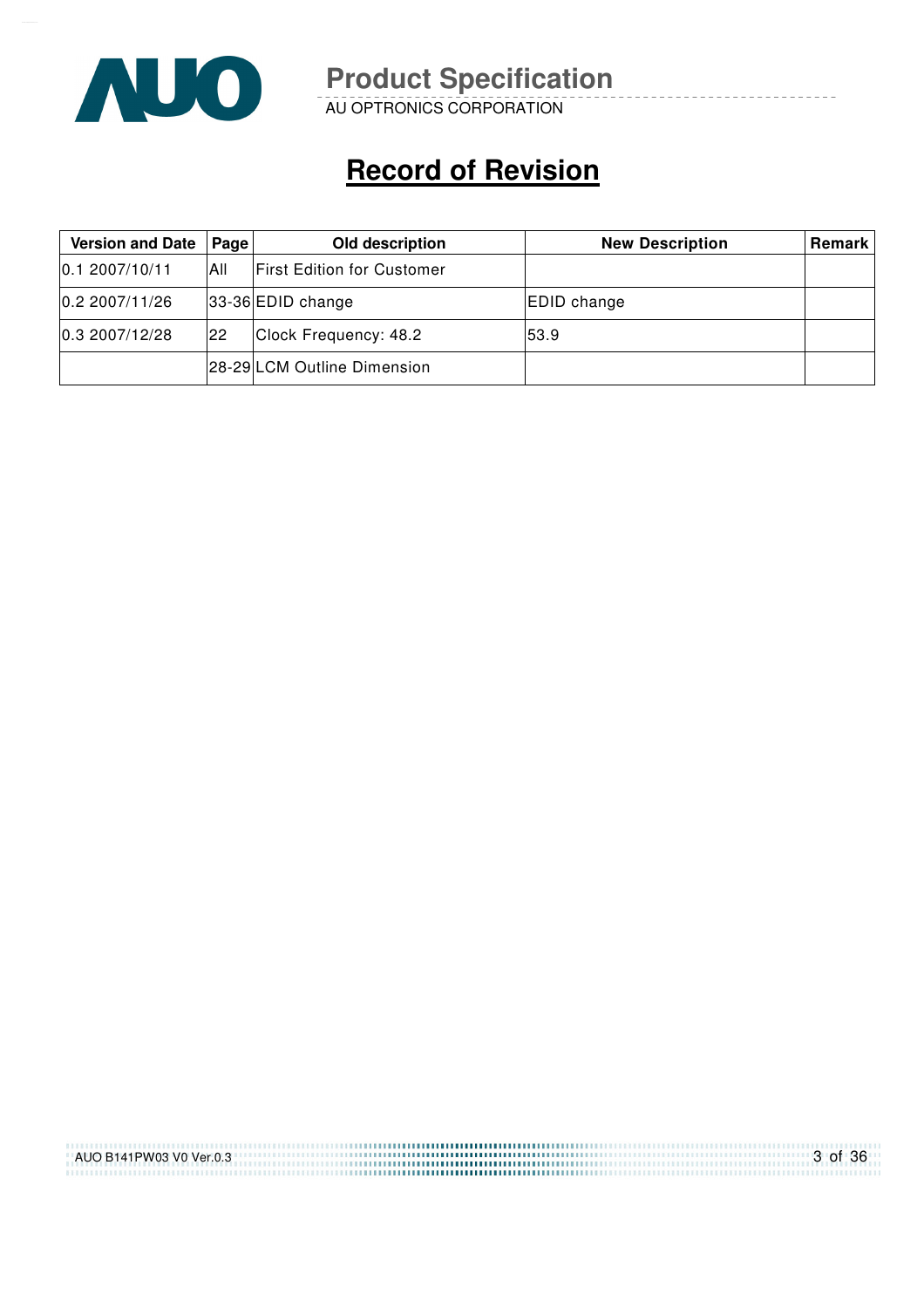AU OPTRONICS CORPORATION

### **1. Handling Precautions**

- 1) Since front polarizer is easily damaged, pay attention not to scratch it.
- 2) Be sure to turn off power supply when inserting or disconnecting from input connector.
- 3) Wipe off water drop immediately. Long contact with water may cause discoloration or spots.
- 4) When the panel surface is soiled, wipe it with absorbent cotton or other soft cloth.
- 5) Since the panel is made of glass, it may break or crack if dropped or bumped on hard surface.
- 6) Since CMOS LSI is used in this module, take care of static electricity and insure human earth when handling.
- 7) Do not open nor modify the Module Assembly.
- 8) Do not press the reflector sheet at the back of the module to any directions.
- 9) In case if a Module has to be put back into the packing container slot after once it was taken out from the container, do not press the center of the CCFL Reflector edge. Instead, press at the far ends of the CCFL Reflector edge softly. Otherwise the TFT Module may be damaged.
- 10) At the insertion or removal of the Signal Interface Connector, be sure not to rotate nor tilt the Interface Connector of the TFT Module.
- 11) After installation of the TFT Module into an enclosure (Notebook PC Bezel, for example), do not twist nor bend the TFT Module even momentary. At designing the enclosure, it should be taken into consideration that no bending/twisting forces are applied to the TFT Module from outside. Otherwise the TFT Module may be damaged.
- 12) Cold cathode fluorescent lamp (CCFL) in LCD contains a small amount of mercury. Please follow local ordinances or regulations for disposal.
- 13) Small amount of materials having no flammability grade is used in the LCD module. The LCD module should be supplied by power complied with requirements of Limited Power Source (IEC60950 or UL1950), or be applied exemption.
- 14) The LCD module is designed so that the CCFL in it is supplied by Limited Current Circuit (IEC60950 or UL1950). Do not connect the CCFL in Hazardous Voltage Circuit.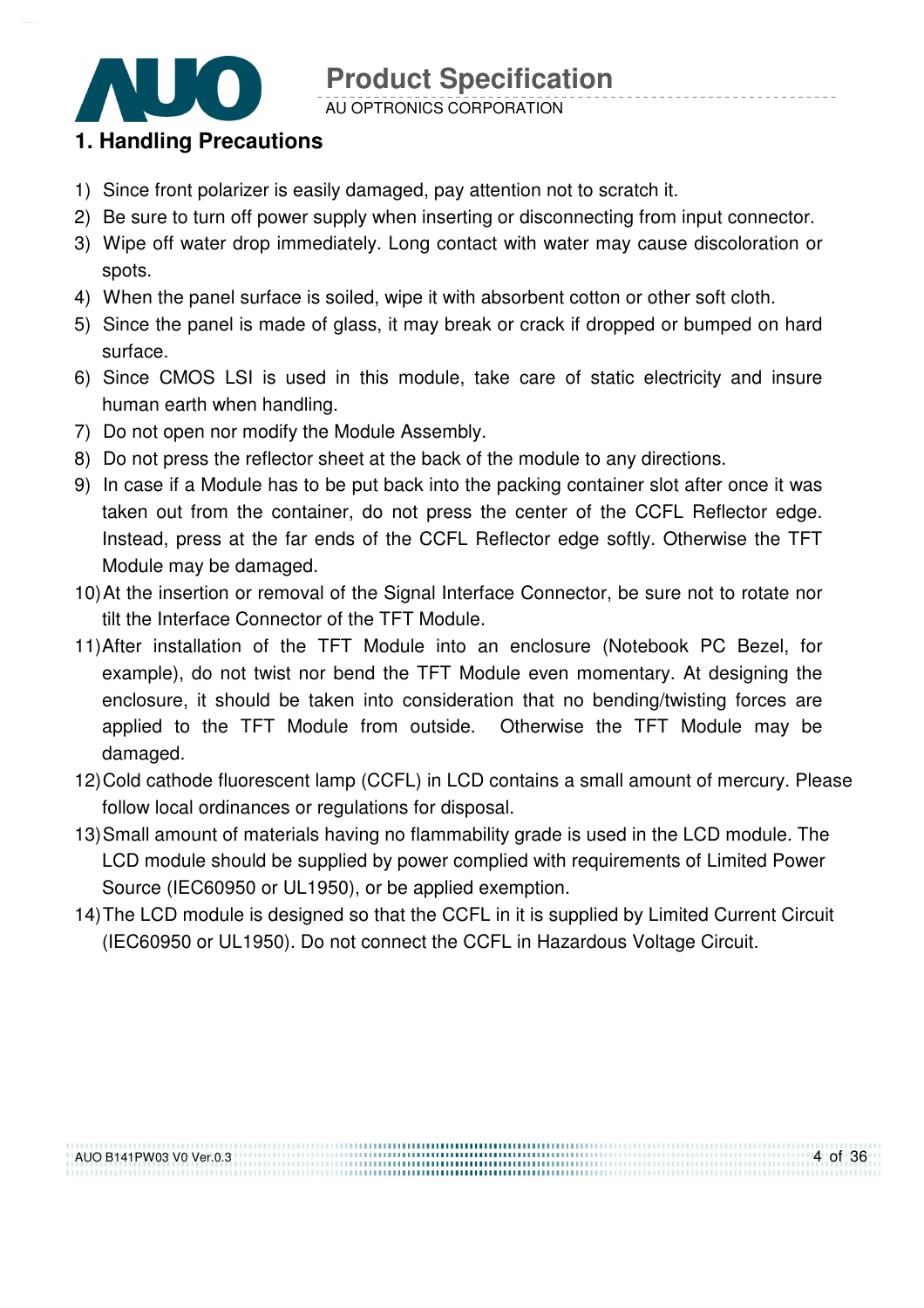AU OPTRONICS CORPORATION

### **2. General Description**

B141PW03 V0 is a Color Active Matrix Liquid Crystal Display composed of a TFT LCD panel, a driver circuit, and backlight system. The screen format is intended to support the WXGA+ (1440(H) x 900(V)) screen and 262k colors (RGB 6-bits data driver) without backlight inverter. All input signals are LVDS interface compatible.

B141PW03 V0 is designed for a display unit of notebook style personal computer and industrial machine.

### **2.1 General Specification**

The following items are characteristics summary on the table at 25  $\degree$ C condition:

| <b>Items</b>                  | <b>Unit</b>            | <b>Specifications</b>                  |       |       |     |
|-------------------------------|------------------------|----------------------------------------|-------|-------|-----|
| Screen Diagonal               | [mm]                   | 357.7(14.1W")                          |       |       |     |
| <b>Active Area</b>            | [mm]                   | 303.48 X 189.68                        |       |       |     |
| Pixels H x V                  |                        | 1440x3(RGB) x 900                      |       |       |     |
| <b>Pixel Pitch</b>            | [mm]                   | 0.21X0.21                              |       |       |     |
| <b>Pixel Format</b>           |                        | R.G.B. Vertical Stripe                 |       |       |     |
| <b>Display Mode</b>           |                        | Normally White                         |       |       |     |
| White Luminance (IccFL=6.0mA) | $\lceil cd/m^2 \rceil$ | 200 typ. (5 points average)            |       |       |     |
| Note: IccFL is lamp current   |                        | 180 min. (5 points average)<br>(Note1) |       |       |     |
| <b>Luminance Uniformity</b>   |                        | 1.25 max. (5 points)                   |       |       |     |
| <b>Contrast Ratio</b>         |                        | 400 typ                                |       |       |     |
| <b>Response Time</b>          | [ms]                   | 8 typ / 16Max                          |       |       |     |
| Nominal Input Voltage VDD     | [Volt]                 | $+3.3$ typ.                            |       |       |     |
| <b>Power Consumption</b>      | [Watt]                 | 6.3 max.                               |       |       |     |
| Weight                        | [Grams]                | 440 max.                               |       |       |     |
| <b>Physical Size</b>          | [mm]                   |                                        |       | W     | Т   |
|                               |                        | Max                                    | 320.0 | 206.0 | 5.5 |
|                               |                        | <b>Typical</b>                         | 319.5 | 205.5 |     |
|                               |                        | Min                                    | 319.0 | 205.0 |     |
| <b>Electrical Interface</b>   |                        | 2 channel LVDS                         |       |       |     |
| <b>Surface Treatment</b>      |                        | AG, Hardness 3H                        |       |       |     |

AUO B141PW03 V0 Ver.0.3

5 of 36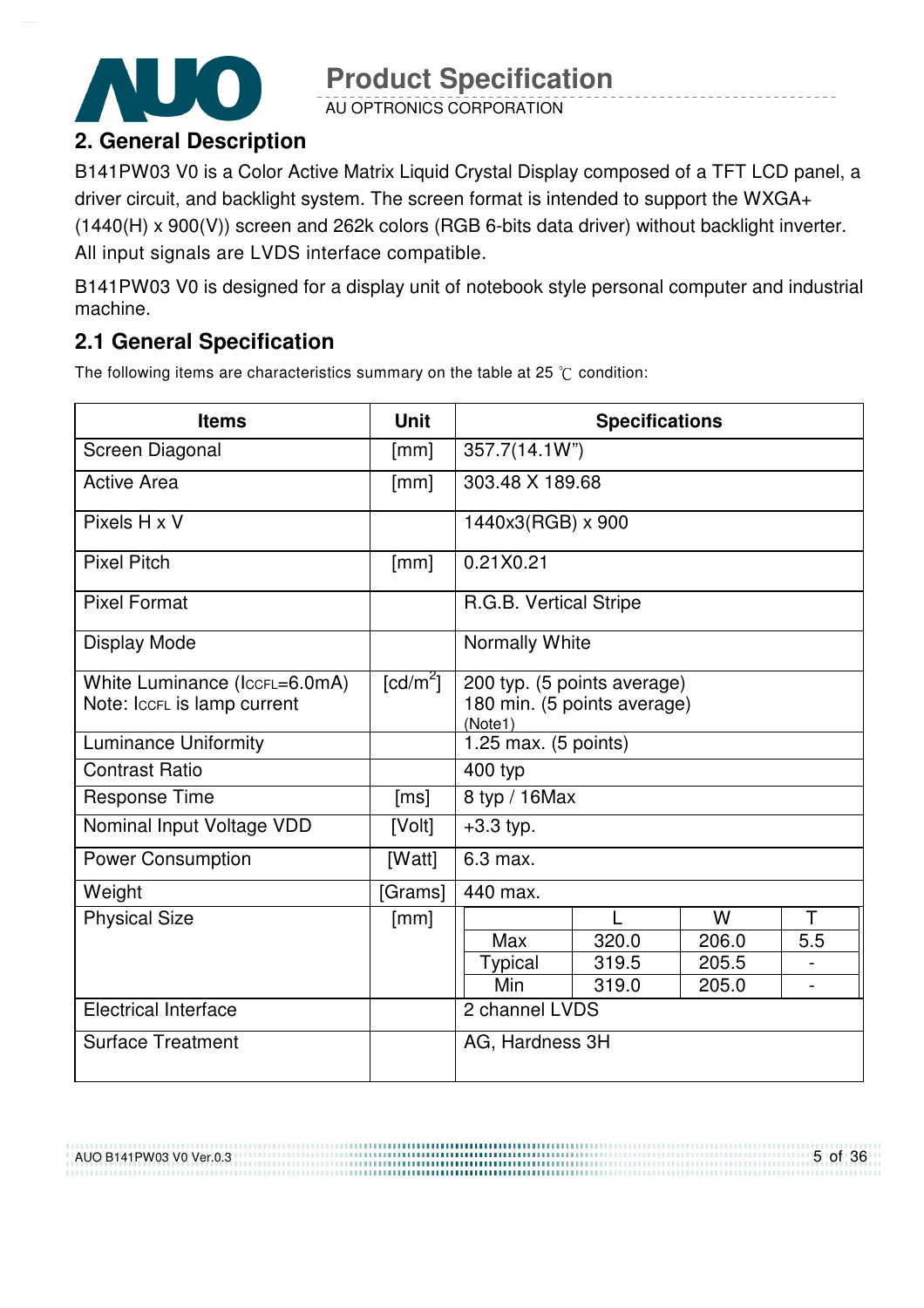

AU OPTRONICS CORPORATION

| <b>Support Color</b>                                             |                                           | 262K colors (RGB 6-bit)      |
|------------------------------------------------------------------|-------------------------------------------|------------------------------|
| <b>Temperature Range</b><br>Operating<br>Storage (Non-Operating) | $\rm \stackrel{[^{\circ}C]}{[^{\circ}C]}$ | 0 to $+50$<br>$-20$ to $+60$ |
| <b>RoHS Compliance</b>                                           |                                           | <b>RoHS Compliance</b>       |

### **2.2 Optical Characteristics**

AUO B141PW03 V0 Ver.0.3

The optical characteristics are measured under stable conditions at 25°C (Room Temperature) :

| Item                                               | <b>Unit</b> | <b>Conditions</b>            | Min.           | Typ.           | Max.                    | <b>Note</b> |
|----------------------------------------------------|-------------|------------------------------|----------------|----------------|-------------------------|-------------|
| <b>White Luminance</b><br>$lccFL=6.0mA$            | $[cd/m^2]$  | 5 points average             | 180            | 200            | $\blacksquare$          | 1, 4, 5.    |
|                                                    | [degree]    | <b>Horizontal</b><br>(Right) |                | 45             |                         |             |
| <b>Viewing Angle</b>                               | [degree]    | $CR = 10$<br>(Left)          | $\blacksquare$ | 45             |                         | 4, 9        |
|                                                    | [degree]    | <b>Vertical</b><br>(Upper)   |                | 20             | $\blacksquare$          |             |
|                                                    | [degree]    | $CR = 10$ (Lower)            | -              | 35             | $\blacksquare$          |             |
| Luminance<br><b>Uniformity</b>                     |             | <b>5 Points</b>              | $\blacksquare$ |                | 1.25                    | 1, 3, 4     |
| Luminance<br><b>Uniformity</b>                     |             | <b>13 Points</b>             |                |                | 1.65                    | 2, 3, 4     |
| <b>CR: Contrast Ratio</b>                          |             |                              | 300            | 400            | $\blacksquare$          | 4, 6        |
| <b>Cross talk</b>                                  | $\%$        |                              |                |                | $\overline{\mathbf{4}}$ | 4, 7        |
|                                                    | [msec]      | <b>Rising</b>                |                | $\blacksquare$ |                         |             |
| <b>Response Time</b>                               | [msec]      | <b>Falling</b>               |                |                |                         | 4, 8        |
|                                                    | [msec]      | <b>Rising + Falling</b>      |                | 8              | 16                      |             |
|                                                    |             | <b>Red x</b>                 | 0.560          | 0.590          | 0.620                   |             |
|                                                    |             | <b>Red y</b>                 | 0.300          | 0.330          | 0.360                   |             |
|                                                    |             | <b>Green x</b>               | 0.280          | 0.310          | 0.340                   |             |
| <b>Chromaticity of color</b><br><b>Coordinates</b> |             | <b>Green y</b>               | 0.540          | 0.570          | 0.600                   |             |
| (CIE 1931)                                         |             | <b>Blue x</b>                | 0.125          | 0.155          | 0.185                   | 4, 9        |
|                                                    |             | <b>Blue y</b>                | 0.105          | 0.135          | 0.165                   |             |
|                                                    |             | White x                      | 0.285          | 0.313          | 0.341                   |             |
|                                                    |             | White y                      | 0.309          | 0.329          | 0.349                   |             |
| <b>NTSC</b>                                        | %           | <b>CIE 1931</b>              | 42             | 45             |                         |             |

6 of 36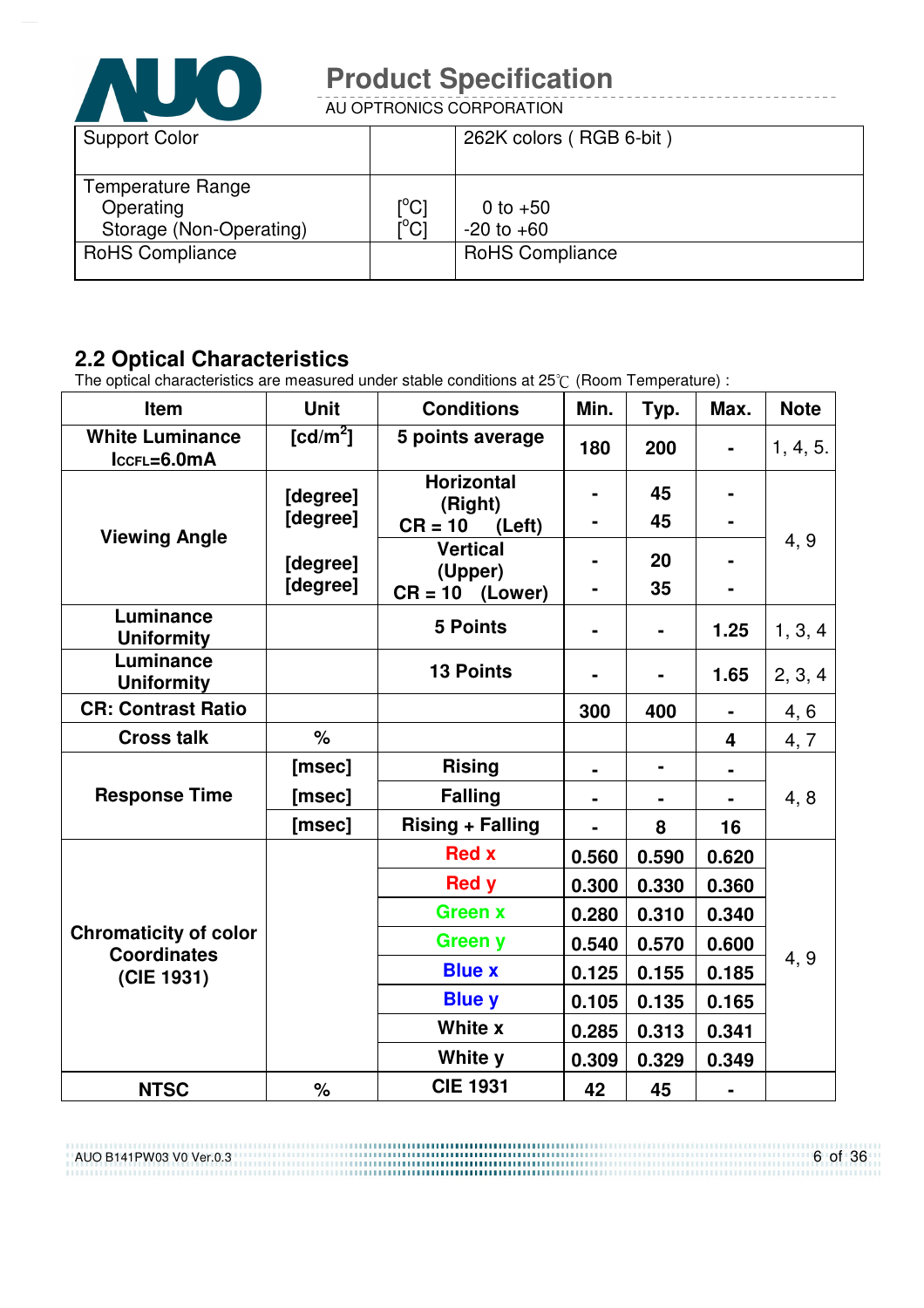

AU OPTRONICS CORPORATION

Note 1: 5 points position (Ref: Active area)



Note 2: 13 points position (Ref: Active area)



Note 3: The luminance uniformity of 5 or13 points is defined by dividing the maximum luminance values by the minimum test point luminance

$$
\delta_{\text{ws}} = \frac{\text{Maximum brightness of five points}}{\text{Minimum brightness of five points}}
$$
\n
$$
\delta_{\text{w13}} = \frac{\text{Maximum brightness of thirteen points}}{\text{Minimum brightness of thirteen points}}
$$

Note 4: Measurement method

AUO B141PW03 V0 Ver.0.3 7 of 36 .......................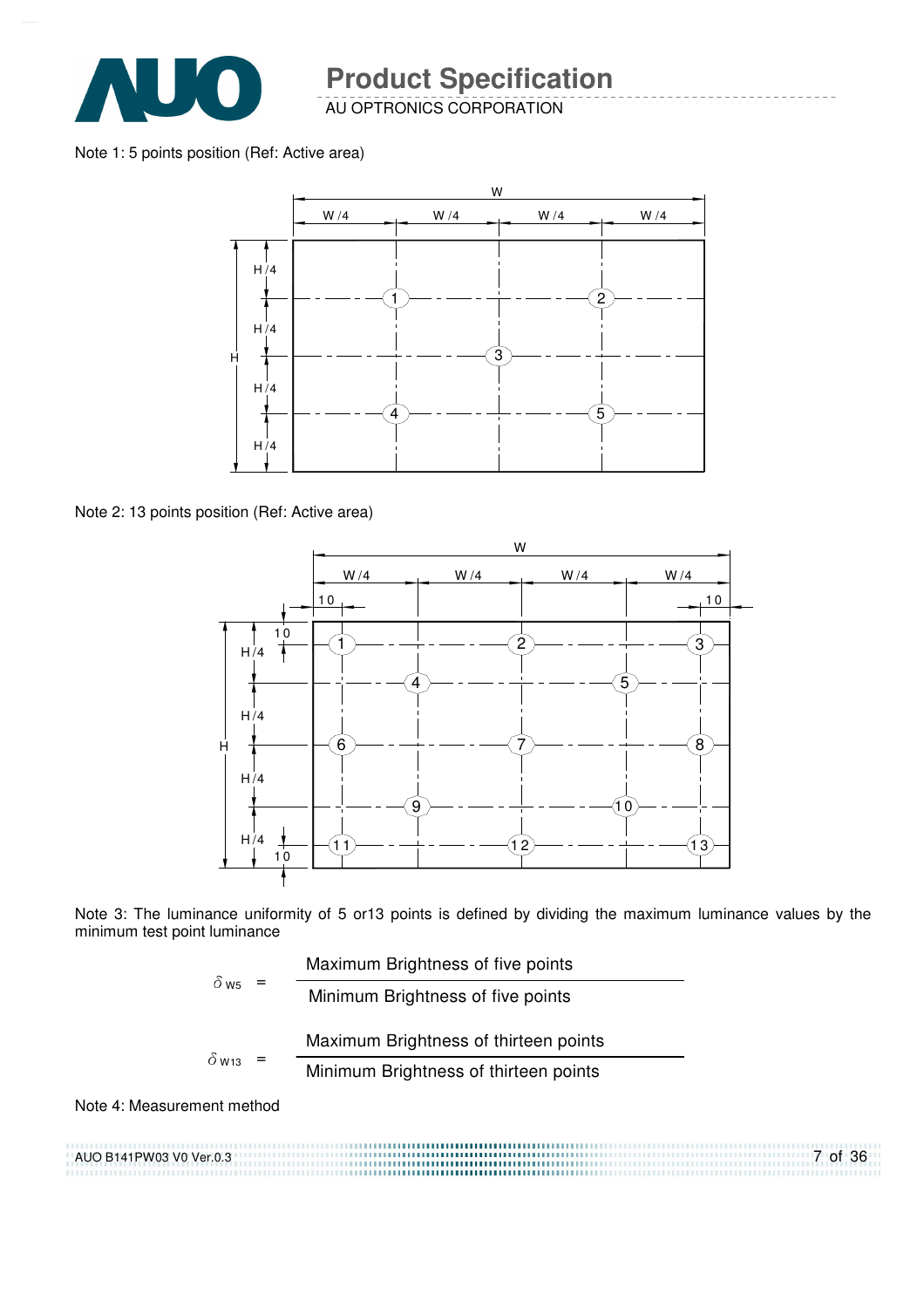

AU OPTRONICS CORPORATION

The LCD module should be stabilized at given temperature for 30 minutes to avoid abrupt temperature change during measuring. In order to stabilize the luminance, the measurement should be executed after lighting Backlight for 30 minutes in a stable, windless and dark room.



Center of the screen

Note 5 : Definition of Average Luminance of White  $(Y_L)$ :

Measure the luminance of gray level 63 at 5 points  $Y_L = [L (1) + L (2) + L (3) + L (4) + L (5)] / 5$ 

L (x) is corresponding to the luminance of the point X at Figure in Note (1).

#### Note 6: Definition of contrast ratio:

Contrast ratio is calculated with the following formula.

Contrast ratio  $(CR)$ = Brightness on the "White" state Brightness on the "Black" state

Note 7: Definition of Cross Talk (CT)

 $CT = |Y_B - Y_A| / Y_A \times 100$  (%)

#### **Where**

 $Y_A$  = Luminance of measured location without gray level 0 pattern (cd/m<sub>2</sub>)

| AUO B141PW03 V0 Ver.0.3 | 8 of 36 |
|-------------------------|---------|
|                         |         |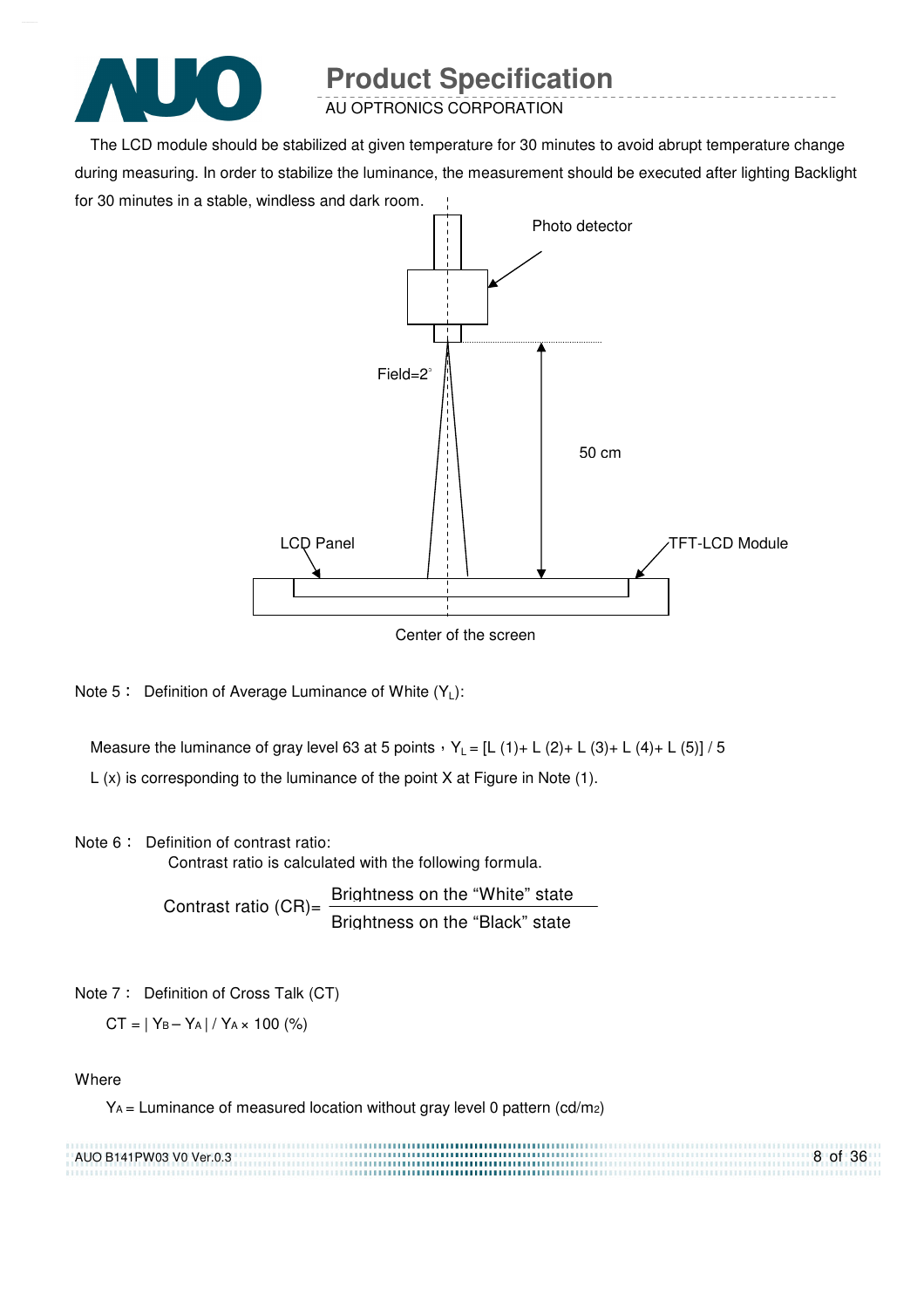

AU OPTRONICS CORPORATION

 $Y_B$  = Luminance of measured location with gray level 0 pattern (cd/m2)



Note 8: Definition of response time:

The output signals of BM-7 or equivalent are measured when the input signals are changed from "Black" to "White" (falling time) and from "White" to "Black" (rising time), respectively. The response time interval between the 10% and 90% of amplitudes. Refer to figure as below.



| AUO B141PW03 V0 Ver.0.3 | 9 of 36 |
|-------------------------|---------|
|                         |         |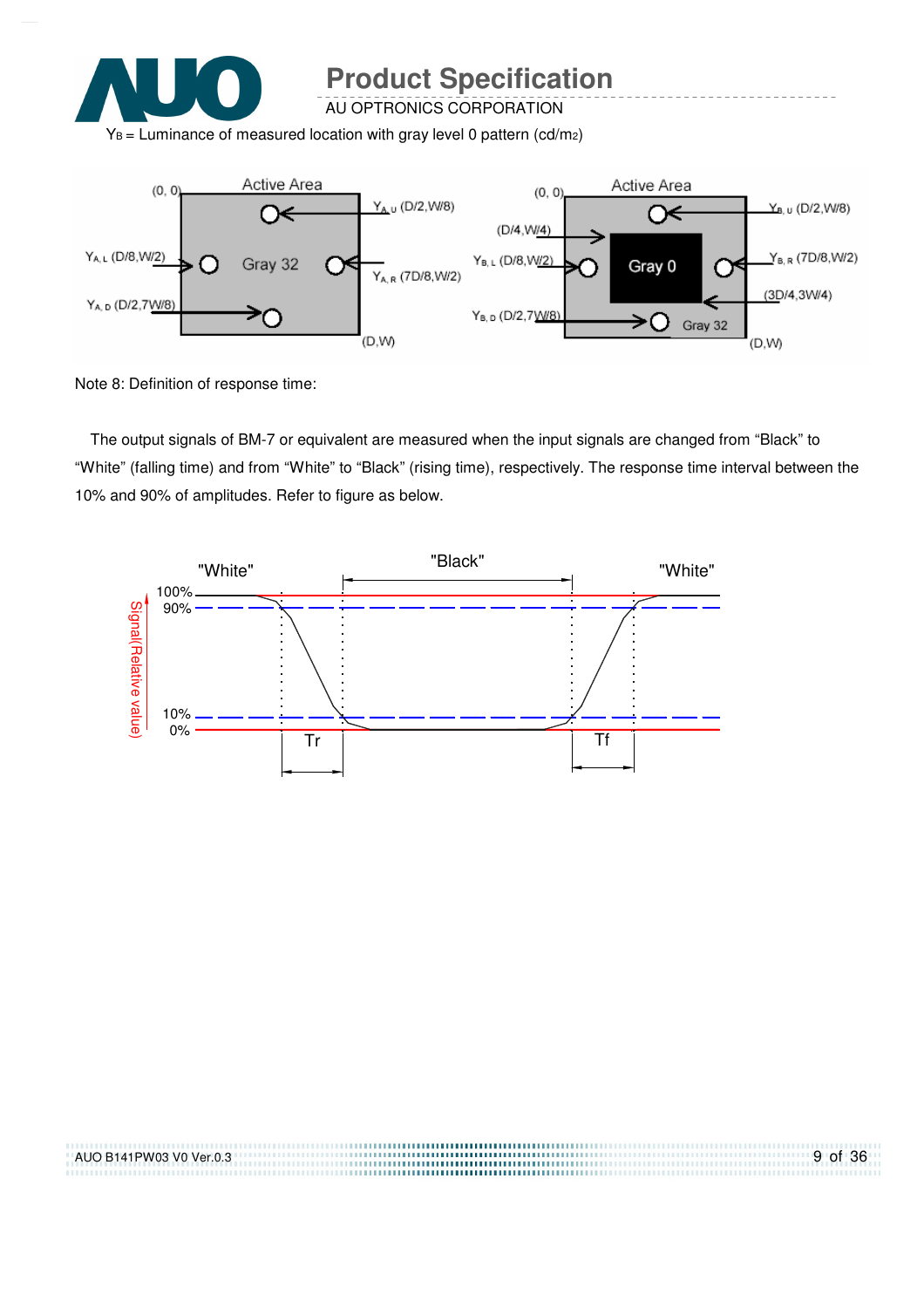

AU OPTRONICS CORPORATION

Note 9. Definition of viewing angle

Viewing angle is the measurement of contrast ratio  $\geq$  10, at the screen center, over a 180° horizontal and 180° vertical range (off-normal viewing angles). The 180° viewing angle range is broken down as follows; 90° (θ) horizontal left and right and 90° (Φ) vertical, high (up) and low (down). The measurement direction is typically perpendicular to the display surface with the screen rotated about its center to develop the desired measurement viewing angle.



| AUO B141PW03 V0 Ver.0.3 | $10$ of 36 |
|-------------------------|------------|
|                         |            |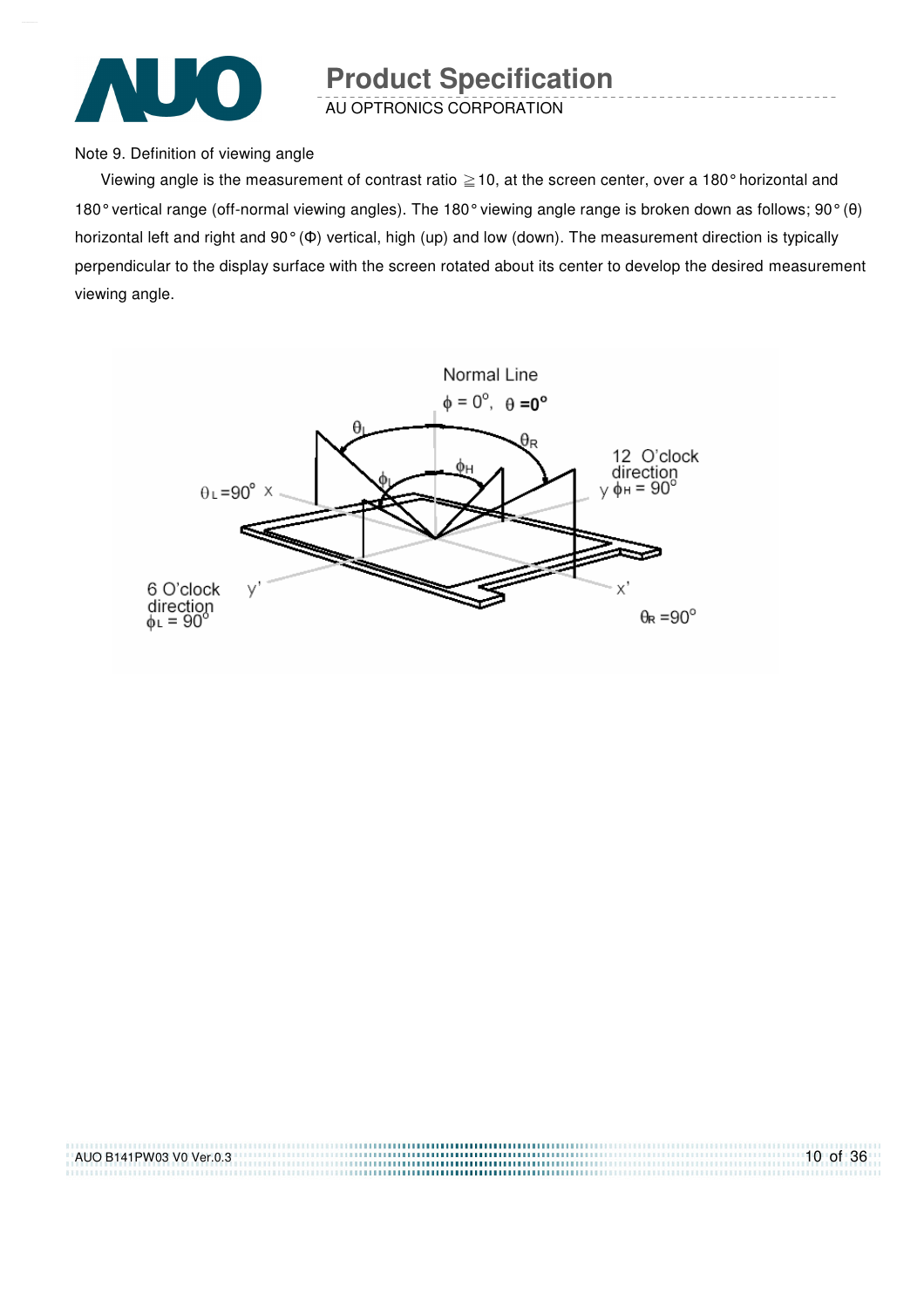

AU OPTRONICS CORPORATION

#### **3. Functional Block Diagram**

The following diagram shows the functional block of the 14.1 inches wide Color TFT/LCD Module:

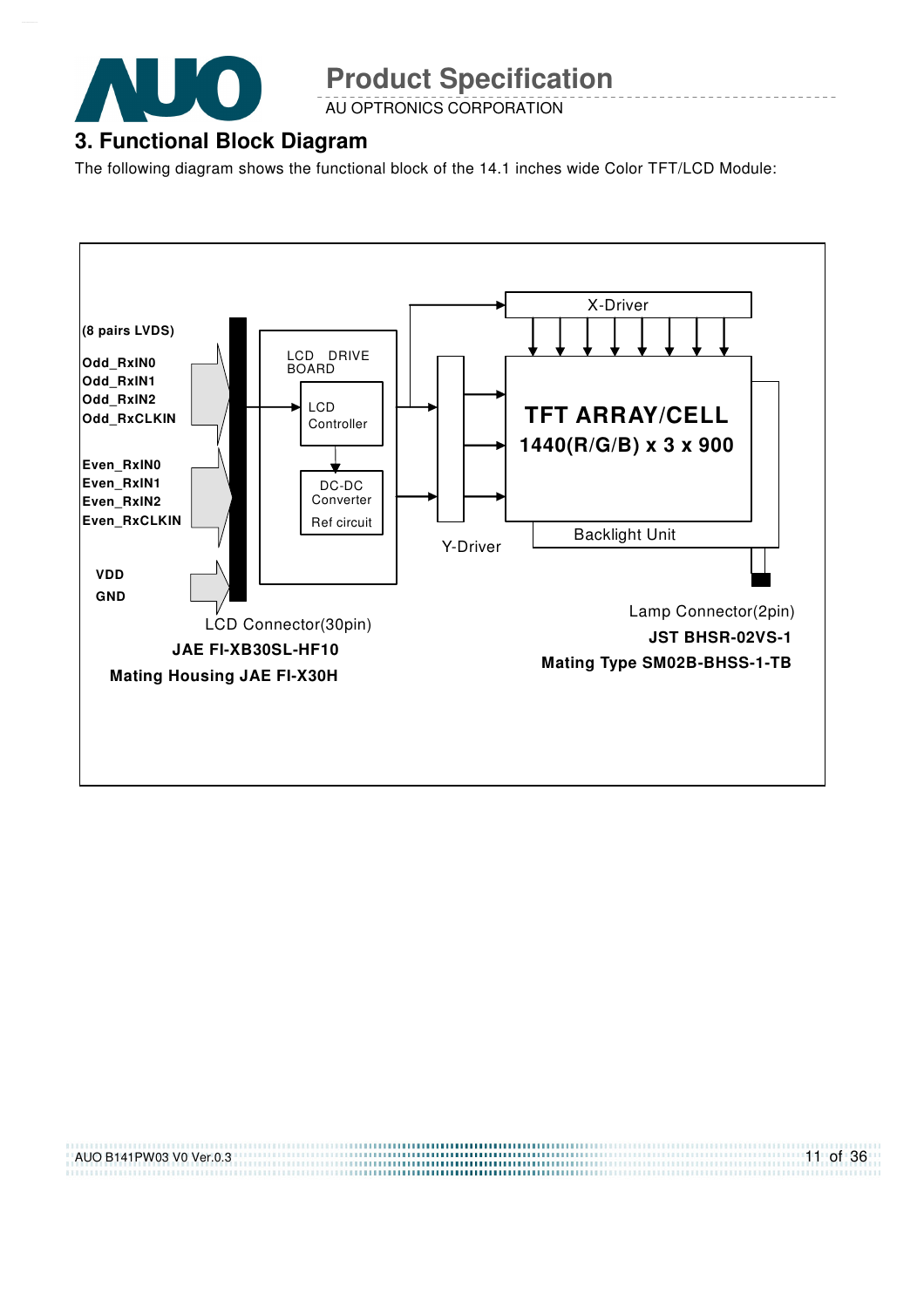

AU OPTRONICS CORPORATION

#### **4. Absolute Maximum Ratings**

An absolute maximum rating of the module is as following:

#### **4.1 Absolute Ratings of TFT LCD Module**

| Item                    | Svmbol | Min  | Max  | Unit   | <b>Conditions</b> |
|-------------------------|--------|------|------|--------|-------------------|
| Logic/LCD Drive Voltage | Vin    | -v.J | +4.0 | [Volt] | Note 1            |

#### 4.2 Absolute Ratings of Backlight Unit

| Item            | iymbol                | Min                      | Max            | Unit        | <b>Conditions</b> |
|-----------------|-----------------------|--------------------------|----------------|-------------|-------------------|
| CCEL<br>Current | $\cap$ $\cap$<br>◡◡┌∟ | $\overline{\phantom{0}}$ | -<br>r.<br>∪.∪ | ∣mAl<br>rms | Note<br>.         |

#### **4.3 Absolute Ratings of Environment**

| <b>Item</b>                  | Symbol     | Min | Max   | Unit                      | <b>Conditions</b> |
|------------------------------|------------|-----|-------|---------------------------|-------------------|
| <b>Operating Temperature</b> | TOP        |     | $+50$ | [°C]                      | Note 3            |
| <b>Operation Humidity</b>    | <b>HOP</b> | 5   | 95    | I%RHI                     | Note 3            |
| Storage Temperature          | TST        | -20 | $+60$ | $\mathop{\rm l}{\rm ^oC}$ | Note 3            |
| <b>Storage Humidity</b>      | HST        | 5   | 95    | [%RH]                     | Note 3            |

Note 1: At Ta  $(25^{\circ}C)$ 

AUO B141PW03 V0 Ver.0.3

Note 2: Permanent damage to the device may occur if exceed maximum values

#### **Note 3: For quality performance, please refer to AUO IIS (Incoming Inspection Standard)**.



12 of 36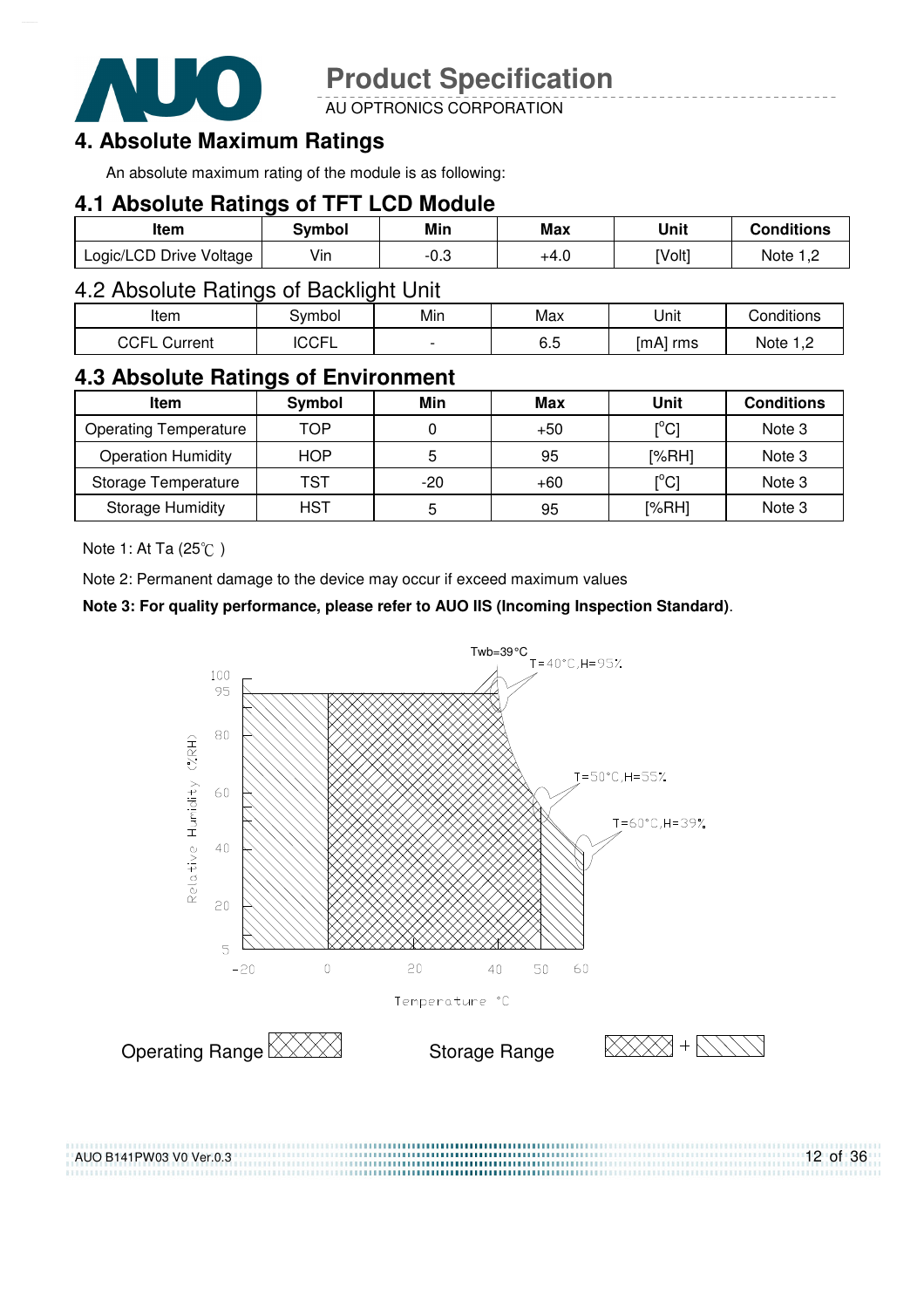AU OPTRONICS CORPORATION



### **5.1 TFT LCD Module**

#### **5.1.1 Power Specification**

Input power specifications are as follows;

| <b>Symble</b> | <b>Parameter</b>                                      | Min            | <b>Typ</b> | <b>Max</b> | <b>Units</b>  | <b>Note</b> |
|---------------|-------------------------------------------------------|----------------|------------|------------|---------------|-------------|
| <b>VDD</b>    | Logic/LCD Drive<br>Voltage                            | 3.0            | 3.3        | 3.6        | [Volt]        |             |
| <b>PDD</b>    | <b>VDD Power</b>                                      |                |            | 1.6        | [Watt]        | Note $1/2$  |
| <b>IDD</b>    | <b>IDD Current</b>                                    | $\blacksquare$ | 350        | 450        | [mA]          | Note $1/2$  |
| <b>IRush</b>  | <b>Inrush Current</b>                                 |                |            |            | [mA]          | Note 3      |
| <b>VDDrp</b>  | Allowable<br>Logic/LCD Drive<br><b>Ripple Voltage</b> |                |            | 100        | [mV]<br>$p-p$ |             |

Note 1 : Maximum Measurement Condition : Black Pattern

Note 2 Typical Measurement Condition: Mosaic Pattern

Note 3: Measure Condition

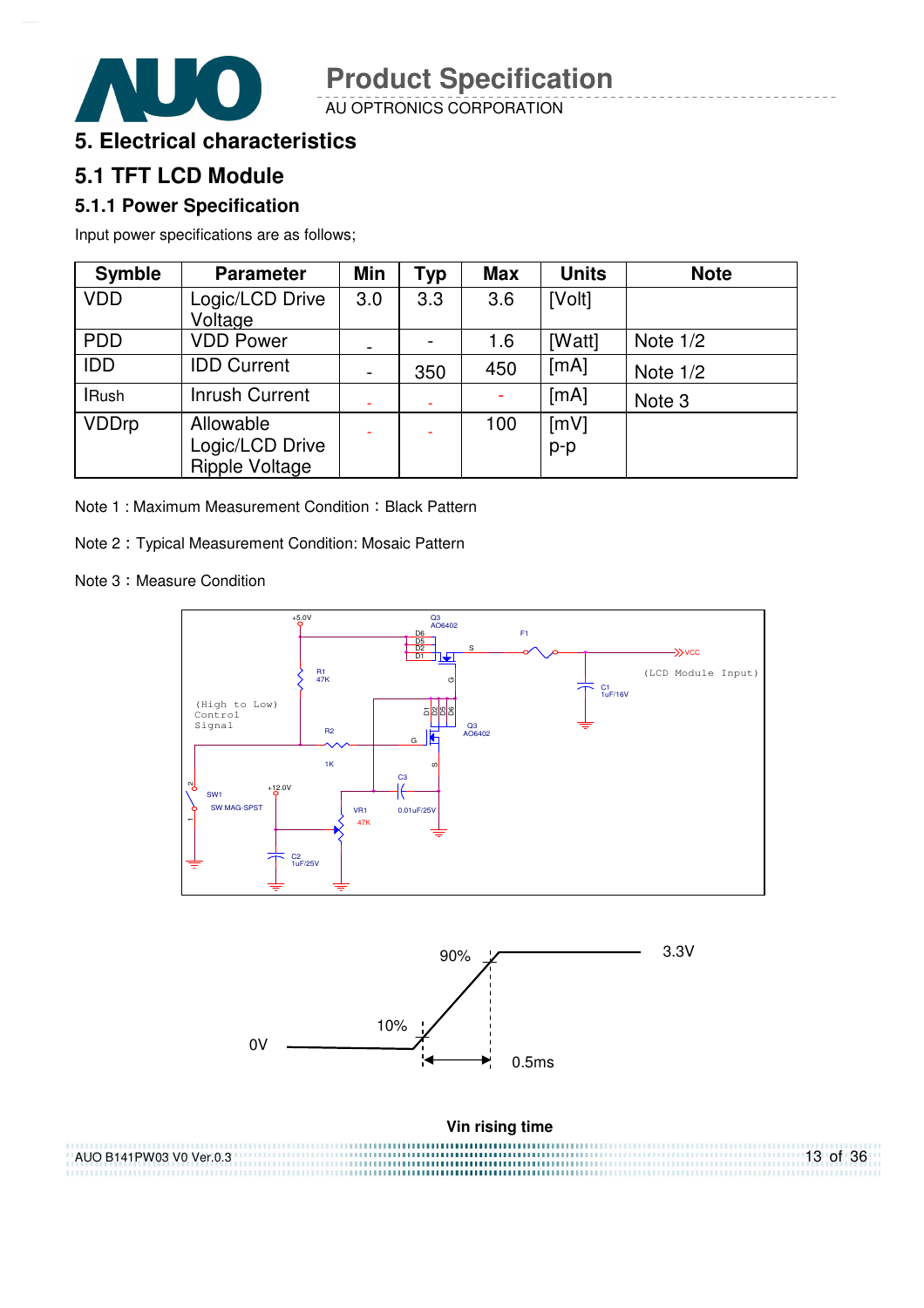

AU OPTRONICS CORPORATION

#### **5.1.2 Signal Electrical Characteristics**

Input signals shall be low or High-impedance state when VDD is off. It is recommended to refer the specifications of THC63LVDF84A (Thine Electronics Inc.) in detail.

Signal electrical characteristics are as follows;

| <b>Parameter</b> | <b>Condition</b>                                 | Min    | <b>Max</b> | <b>Unit</b> |
|------------------|--------------------------------------------------|--------|------------|-------------|
| Vth              | Differential Input High<br>Threshold (Vcm=+1.2V) |        | 100        | [mV]        |
| Vtl              | Differential Input Low<br>Threshold (Vcm=+1.2V)  | $-100$ |            | [mV]        |
| Vcm              | Differential Input<br>Common Mode Voltage        | 1.125  | 1.375      | [V]         |

Note: LVDS Signal Waveform

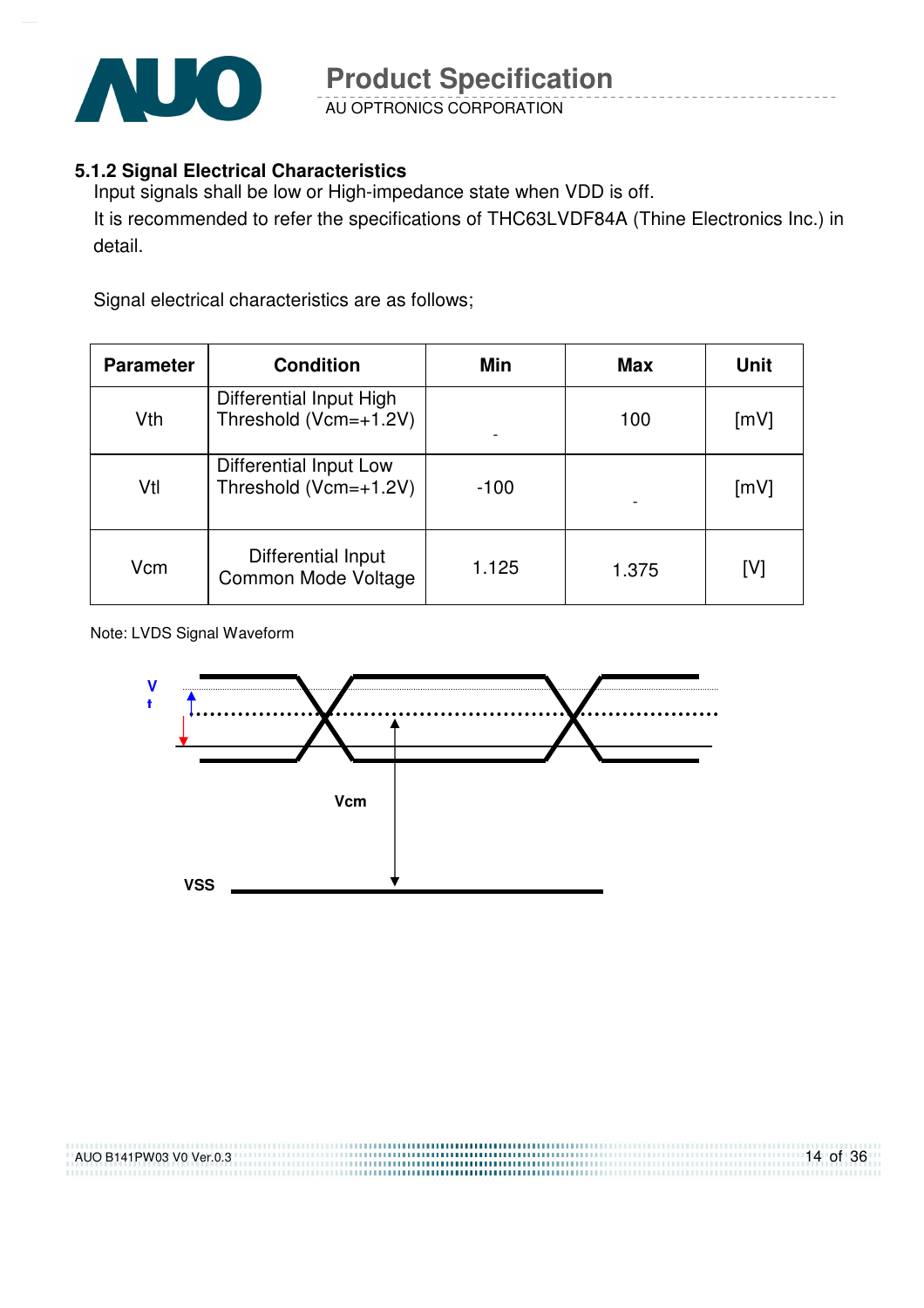

AU OPTRONICS CORPORATION

CCFL Parameter guideline for CCFL Inverter selection (Ref. Remark 1)

| <b>Parameter</b>                           | Min    | <b>Typ</b> | <b>Max</b> | <b>Units</b> | <b>Condition</b>               |
|--------------------------------------------|--------|------------|------------|--------------|--------------------------------|
| <b>CCFL current(IccFL)</b>                 | 2.0    | 6.0        | 6.5        | $[mA]$ rms   | $(Ta=25^{\circ}C)$             |
|                                            |        |            |            |              | Note 1, 6                      |
| <b>CCFL Frequency (FccFL)</b>              | 50     | 62         | 70         | [KHz]        | $(Ta=25^{\circ}C)$<br>Note 2,3 |
| CCFL startup Voltage(Vs)                   |        |            | 1400       | [Volt] rms   | $(Ta=0^{\circ}C)$<br>Note 4    |
| CCFL startup Voltage(Vs)                   |        |            | 1190       | [Volt] rms   | $(Ta=25^{\circ}C)$<br>Note 4   |
| <b>CCFL Voltage (Reference)</b><br>(VccFL) | 585    | 650        | 715        | [Volt] rms   | $(Ta=25^{\circ}C)$<br>Note 5   |
| <b>CCFL Power consumption</b><br>(PccFL)   |        | 3.9        | 4.3        | [Watt]       | $(Ta=25^{\circ}C)$<br>Note 5   |
| <b>CCFL Life-Time</b>                      | 12,000 |            |            | Hour         | $(Ta=25^{\circ}C)$             |
|                                            |        |            |            |              | Note 7                         |

To optimun TFT LCD performance, the LAMP inverter PWM Frequesncy define as:210 +/-5 Hz

**Remark 1**: Typ are AUO recommended Design Points.

- 1-1 All of characteristics listed are measured under the condition using the AUO Test inverter.
- 1-2 In case of using an inverter other than listed, it is recommended to check the inverter carefully. Sometimes, interfering noise stripes appear on the screen, and substandard luminance or flicker at low power may happen.
- 1-3 In designing an inverter, it is suggested to check safety circuit very carefully. Impedance of CCFL, for instance, becomes more than 1 [M ohm] when CCFL is damaged.
- 1-4 Generally, CCFL has some amount of delay time after applying starting voltage. It is recommended to keep on applying starting voltage for **1 [Sec]** until discharge.
- 1-5 CCFL discharge frequency must be carefully chosen so as not to produce interfering noise stripes on the screen.
- 1-6 Reducing CCFL current increases CCFL discharge voltage and generally increases CCFL discharge frequency. So all the parameters of an inverter should be carefully designed so as not to produce too much leakage current from high-voltage output of the inverter.

**Note 1**: It should be employed the inverter which has "Duty Dimming", if ICCFL is less than 4mA.

| AUO B141PW03 V0 Ver.0.3 | 15 of 36 |
|-------------------------|----------|
|                         |          |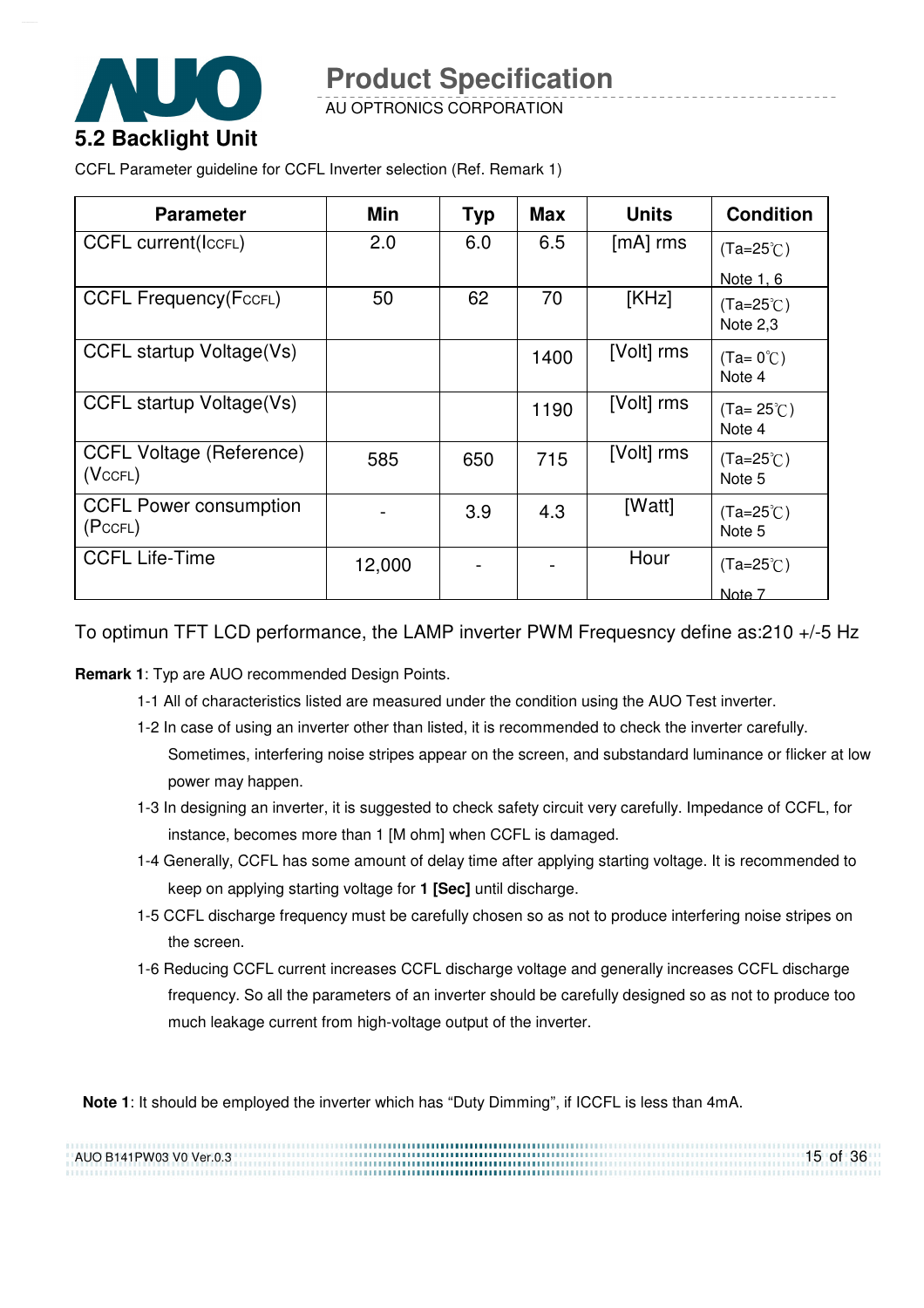

AU OPTRONICS CORPORATION

- **Note 2:** CCFL discharge frequency should be carefully determined to avoid interference between inverter and TFT LCD.
- **Note 3:** The frequency range will not affect to lamp life and reliability characteristics.
- **Note 4:** The output voltage of inverter should be able to give out a power after ballast capacitor , the generating capacity has to be larger than a lamp startup voltage, otherwise backlight may has blinking for a moment after turns on or can not be turned on.
- **Note 5:** Calculator value for reference (ICCFL×VCCFL=PCCFL)
- **Note 6:** Requirements for a system inverter design, which is intended to have a better display performance, a better power efficiency and a more reliable lamp, are following.
	- It shall help increase the lamp lifetime and reduce leakage current.
	- a. The asymmetry rate of the inverter waveform should be less than 10%.
	- b. The distortion rate of the waveform should be within  $\sqrt{2}$  ±10%.
	- \* Inverter output waveform had better be more similar to ideal sine wave.





**Note 7:** It is an edge-type BLU with single CCFL, the life-time define as the brightness decay to 50% of original value and under normal operation.

| AUO B141PW03 V0 Ver.0.3 | $16$ of 36 |
|-------------------------|------------|
|                         |            |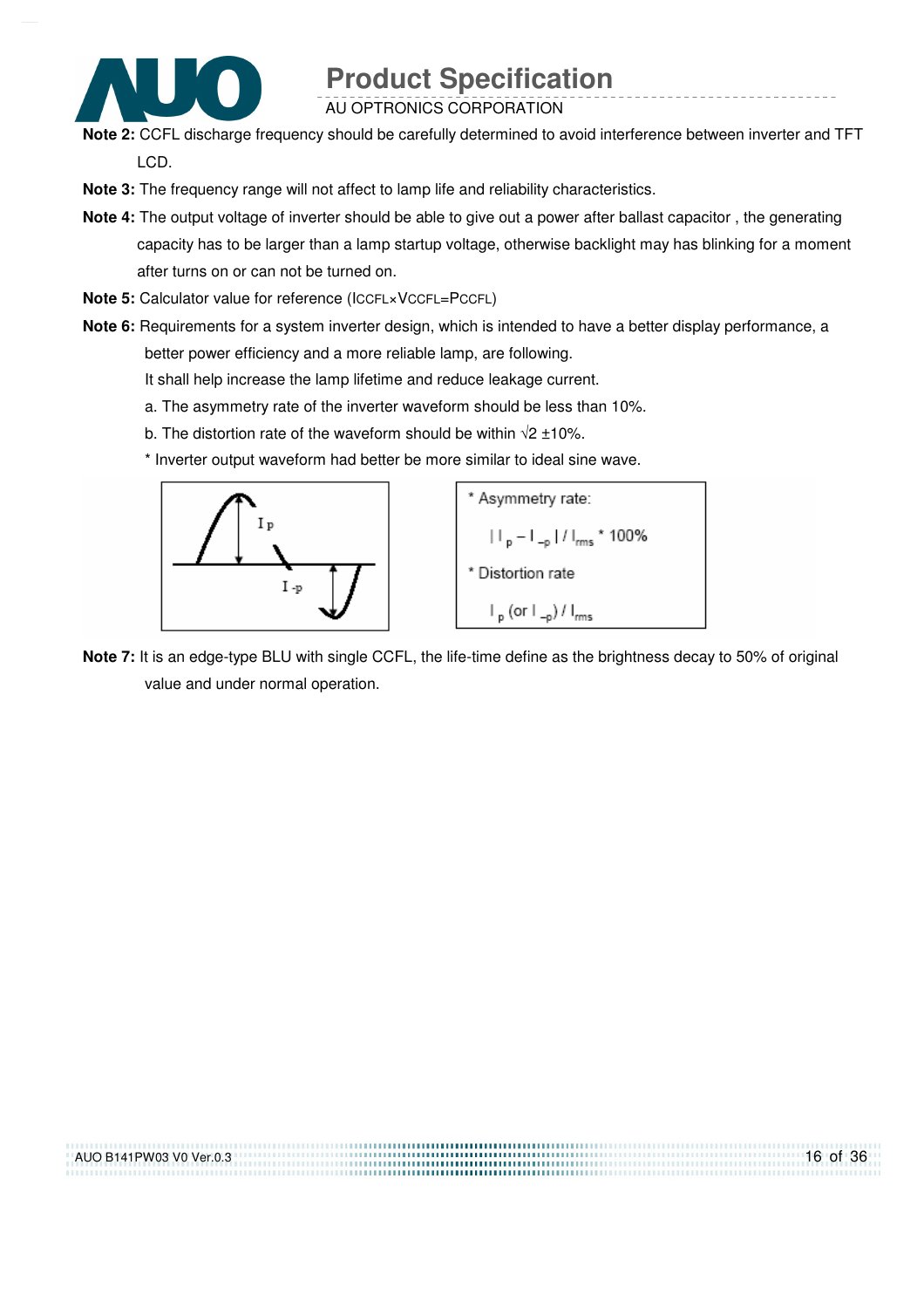

AU OPTRONICS CORPORATION

#### **6. Signal Characteristic**

#### **6.1 Pixel Format Image**

Following figure shows the relationship of the input signals and LCD pixel format.

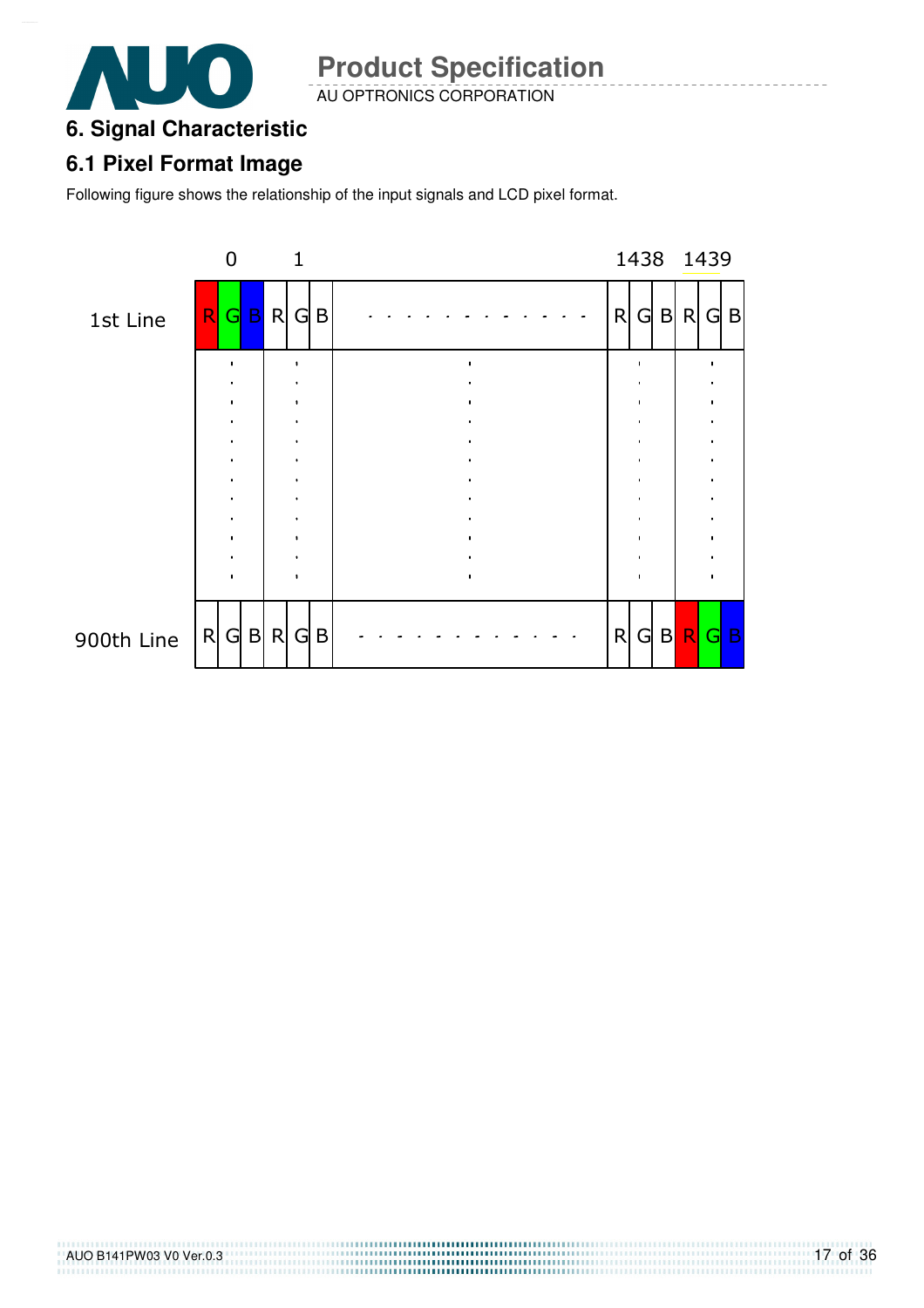

AU OPTRONICS CORPORATION

### **6.2 The input data format**



| <b>Signal Name</b>               | <b>Description</b>                |                                                                |
|----------------------------------|-----------------------------------|----------------------------------------------------------------|
| R <sub>5</sub><br>R4             | Red Data 5 (MSB)<br>Red Data 4    | Red-pixel Data<br>Each red pixel's brightness data consists of |
| R <sub>3</sub><br>R <sub>2</sub> | Red Data 3<br>Red Data 2          | these 6 bits pixel data.                                       |
| R <sub>1</sub>                   | Red Data 1                        |                                                                |
| R <sub>0</sub>                   | Red Data 0 (LSB)                  |                                                                |
|                                  | Red-pixel Data                    |                                                                |
| G <sub>5</sub>                   | Green Data 5 (MSB)                | Green-pixel Data                                               |
| G <sub>4</sub>                   | Green Data 4                      | Each green pixel's brightness data consists of                 |
| G <sub>3</sub><br>G <sub>2</sub> | Green Data 3<br>Green Data 2      | these 6 bits pixel data.                                       |
| G1                               | Green Data 1                      |                                                                |
| G <sub>0</sub>                   | Green Data 0 (LSB)                |                                                                |
|                                  | Green-pixel Data                  |                                                                |
| <b>B5</b>                        | Blue Data 5 (MSB)                 | <b>Blue-pixel Data</b>                                         |
| B4                               | Blue Data 4                       | Each blue pixel's brightness data consists of                  |
| B <sub>3</sub><br>B <sub>2</sub> | <b>Blue Data 3</b><br>Blue Data 2 | these 6 bits pixel data.                                       |
| <b>B1</b>                        | <b>Blue Data 1</b>                |                                                                |
| B <sub>0</sub>                   | Blue Data 0 (LSB)                 |                                                                |
|                                  | <b>Blue-pixel Data</b>            |                                                                |
| <b>RxCLKIN</b>                   | Data Clock                        | The typical frequency is 53.9 MHZ The signal                   |
|                                  |                                   | is used to strobe the pixel data and DE signals.               |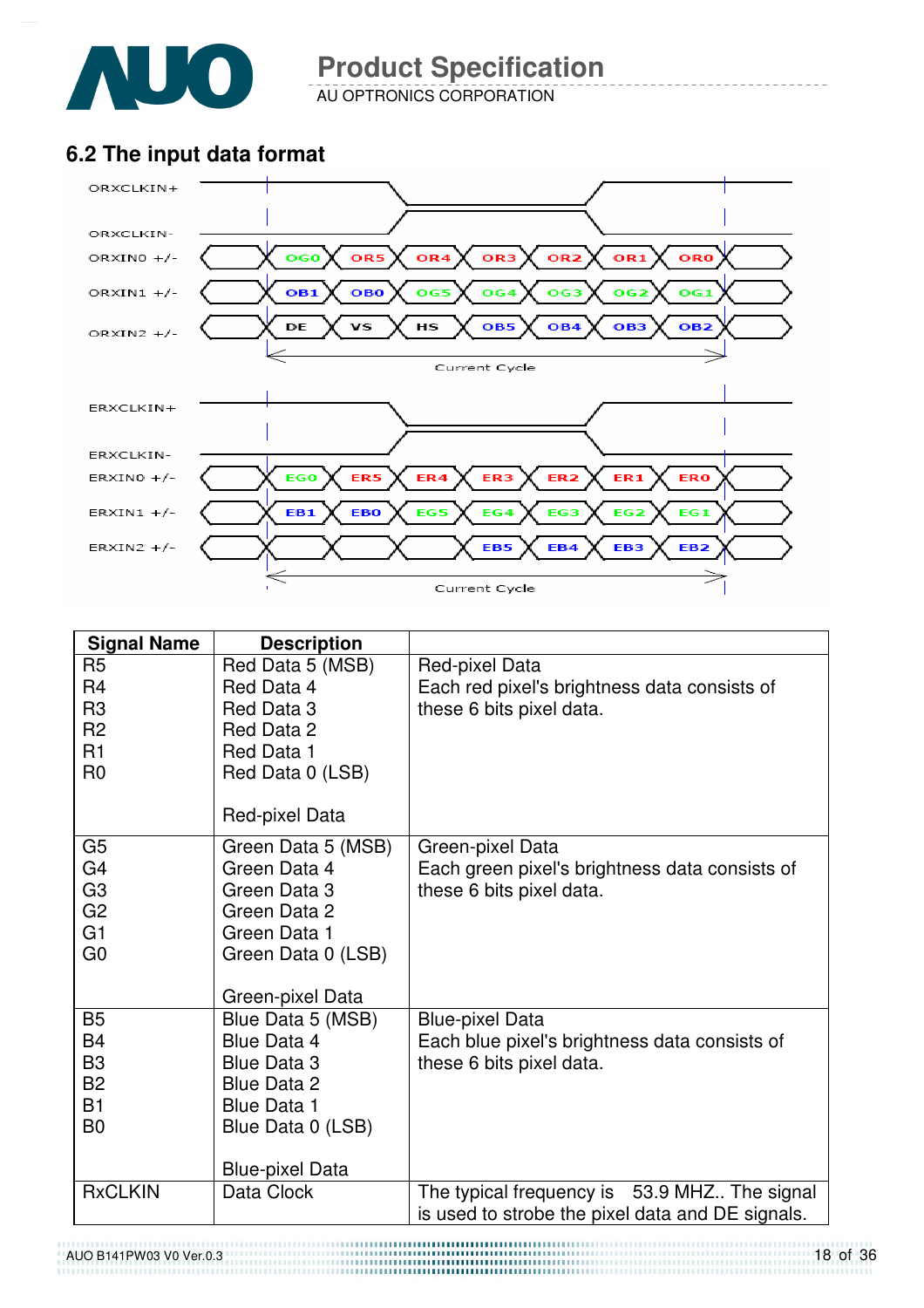

AU OPTRONICS CORPORATION

|                        |                        | All pixel data shall be valid at the falling edge<br>when the DE signal is high.                                                     |
|------------------------|------------------------|--------------------------------------------------------------------------------------------------------------------------------------|
| <b>DE</b>              | Display Timing         | This signal is strobed at the falling edge of<br>RxCLKIN. When the signal is high, the pixel<br>data shall be valid to be displayed. |
| <b>VS</b>              | <b>Vertical Sync</b>   | The signal is synchronized to RxCLKIN.                                                                                               |
| $\overline{\text{HS}}$ | <b>Horizontal Sync</b> | The signal is synchronized to RxCLKIN.                                                                                               |

Note: Output signals from any system shall be low or High-impedance state when VDD is off.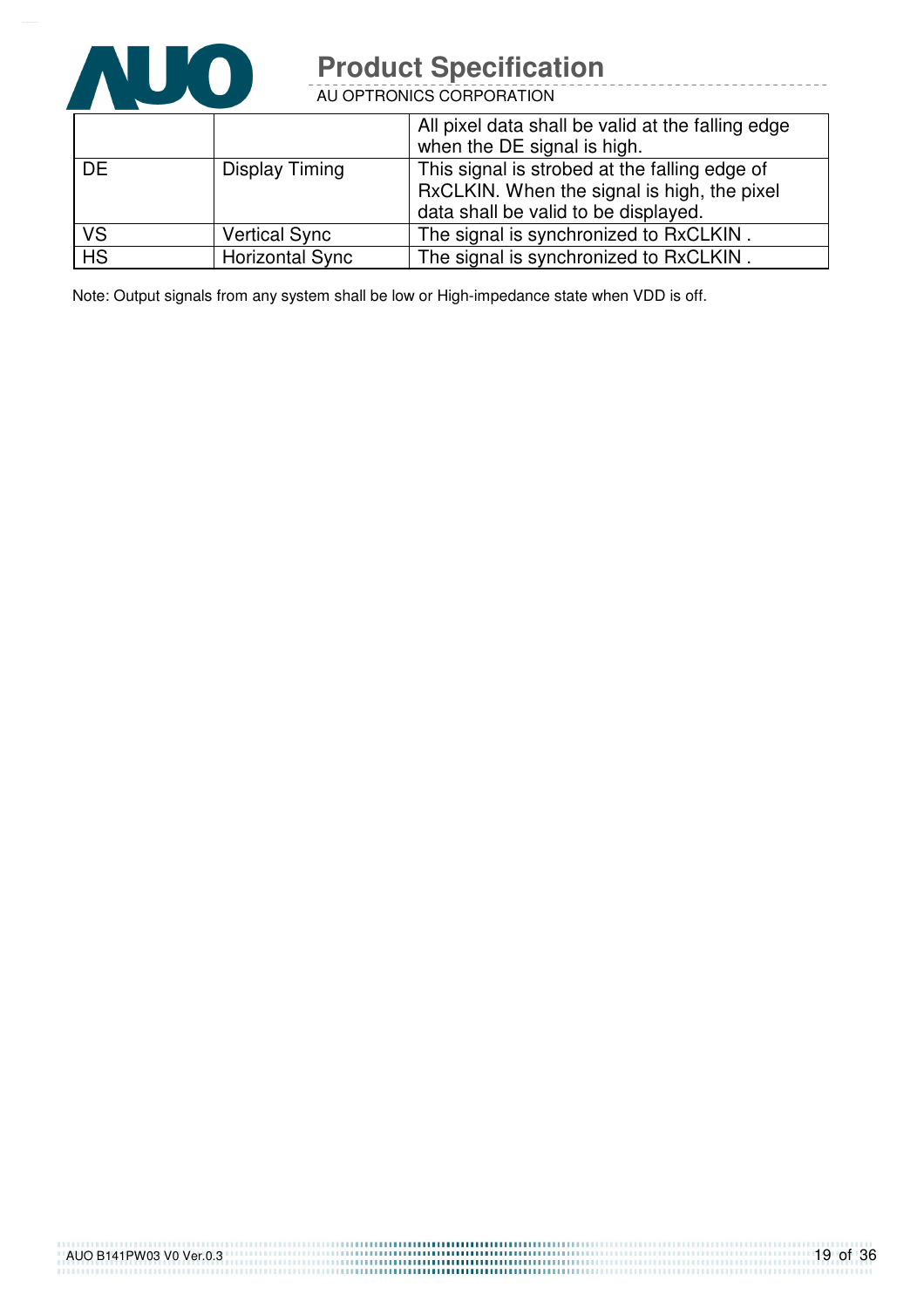

AU OPTRONICS CORPORATION

### **6.3 Signal Description/Pin Assignment**

|  | LVDS is a differential signal technology for LCD interface and high speed data transfer device. |
|--|-------------------------------------------------------------------------------------------------|
|  |                                                                                                 |

| PIN#           | <b>Signal Name</b>   | <b>Description</b>            |
|----------------|----------------------|-------------------------------|
| 1              | <b>GND</b>           | Ground                        |
| $\overline{c}$ | <b>VDD</b>           | +3.3V Power Supply            |
| 3              | <b>VDD</b>           | +3.3V Power Supply            |
| 4              | <b>VEDID</b>         | +3.3V EDID Power              |
| 5              | <b>NC</b>            | <b>AUO</b> Internal test      |
| 6              | CLK <sub>EDID</sub>  | <b>EDID Clock Input</b>       |
| 7              | DATA <sub>EDID</sub> | <b>EDID Data Input</b>        |
| 8              | ORxIN0-              | LVDS differential data input  |
| 9              | ORxIN0+              | LVDS differential data input  |
| 10             | <b>GND</b>           | Ground                        |
| 11             | ORxIN1-              | LVDS differential data input  |
| 12             | ORxIN1+              | LVDS differential data input  |
| 13             | <b>GND</b>           | Ground                        |
| 14             | ORxIN2-              | LVDS differential data input  |
| 15             | ORxIN2+              | LVDS differential data input  |
| 16             | <b>GND</b>           | Ground                        |
| 17             | ORxCLKIN-            | LVDS differential clock input |
| 18             | ORxCLKIN+            | LVDS differential clock input |
| 19             | <b>GND</b>           | Ground                        |
| 20             | ERxIN0-              | LVDS differential data input  |
| 21             | ERxIN0+              | LVDS differential data input  |
| 22             | <b>GND</b>           | Ground                        |
| 23             | ERxIN1-              | LVDS differential data input  |
| 24             | ERxIN1+              | LVDS differential data input  |
| 25             | <b>GND</b>           | Ground                        |
| 26             | ERxIN2-              | LVDS differential data input  |
| 27             | ERxIN2+              | LVDS differential data input  |
| 28             | <b>GND</b>           | Ground                        |
| 29             | ERxCLKIN-            | LVDS differential clock input |
| 30             | ERxCLKIN+            | LVDS differential clock input |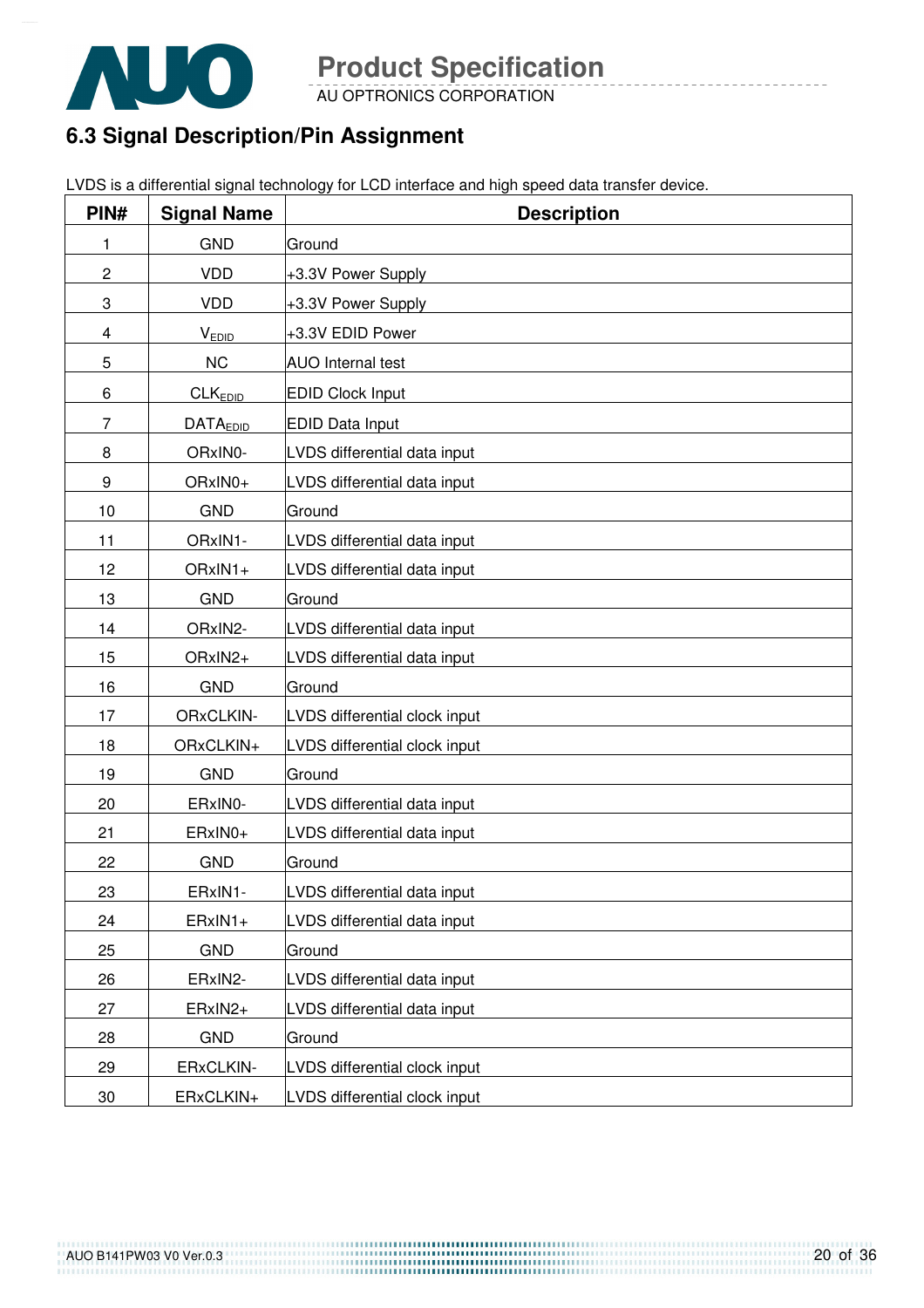

AU OPTRONICS CORPORATION

Note1: Start from right side



Note2: Input signals shall be low or High-impedance state when VDD is off.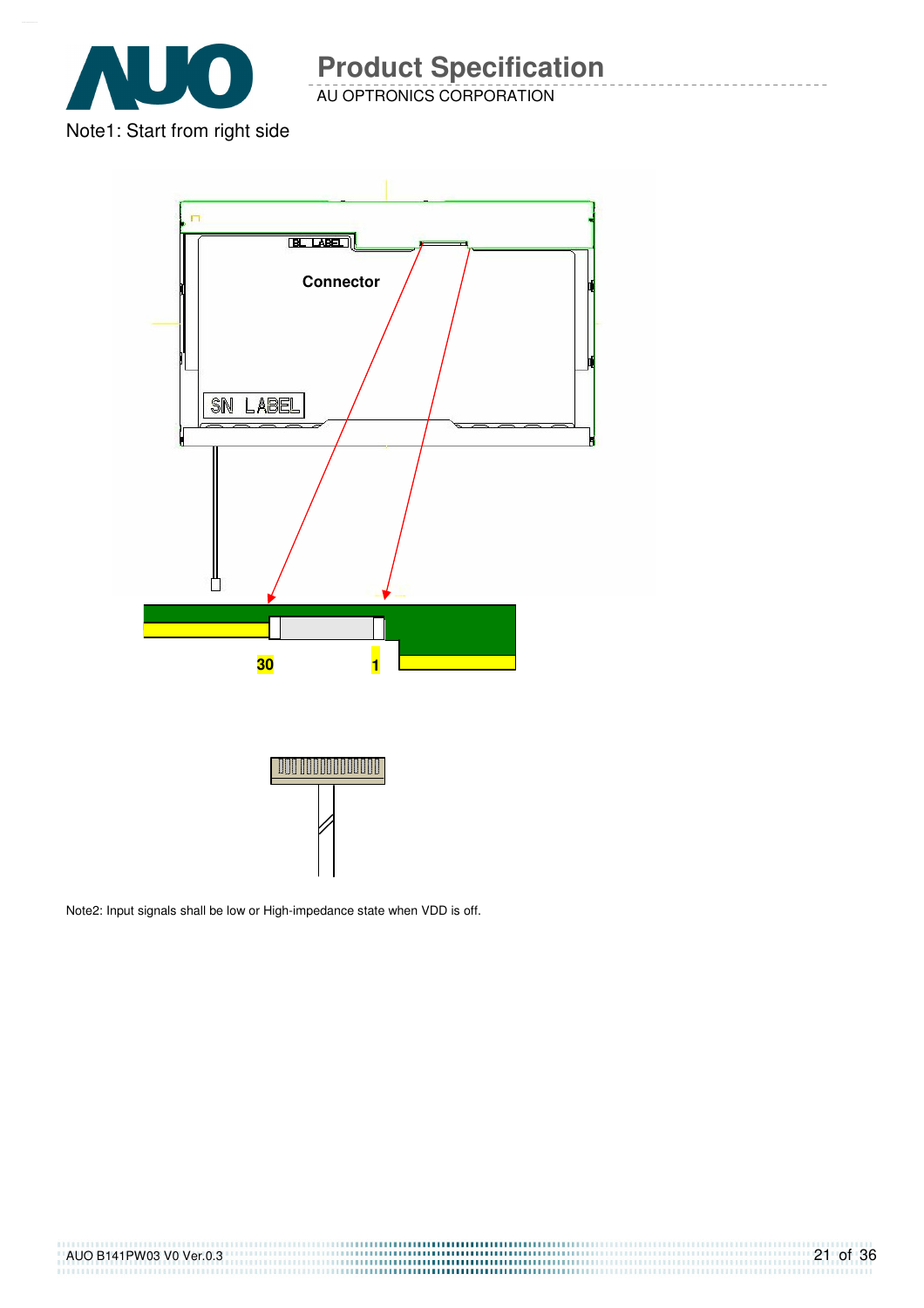

AU OPTRONICS CORPORATION **Product Specification** 

### **6.4 Interface Timing**

#### **6.4.1 Timing Characteristics**

Basically, interface timings should match the 1440x900 /60Hz manufacturing guide line timing.

| <b>Parameter</b>                  |                 | Symbol                        | Min. | Typ. | Max. | Unit                         |
|-----------------------------------|-----------------|-------------------------------|------|------|------|------------------------------|
| <b>Frame Rate</b>                 |                 | $\blacksquare$                | 50   | 60   |      | Hz                           |
| <b>Clock frequency</b>            |                 | $1/\mathbf{T}_{\text{Clock}}$ |      | 53.9 |      | <b>MHz</b>                   |
|                                   | <b>Period</b>   | $T_{V}$                       | 904  | 912  | 2048 |                              |
| <b>Vertical</b><br><b>Section</b> | <b>Active</b>   | T <sub>VD</sub>               | 900  | 900  | 900  | $\mathsf{T}_{\mathsf{Line}}$ |
|                                   | <b>Blanking</b> | $T_{VB}$                      | 4    | 12   | ۰    |                              |
|                                   | <b>Period</b>   | $\mathsf{T}_\mathsf{H}$       | 760  | 880  | 1024 |                              |
| <b>Horizontal</b>                 | <b>Active</b>   | $\mathsf{T}_{\mathsf{HD}}$    | 720  | 720  | 720  | $\mathbf{T}_{\text{Clock}}$  |
| <b>Section</b>                    | <b>Blanking</b> | $\mathsf{T}_{\mathsf{HB}}$    | 40   | 160  |      |                              |

Note : DE mode only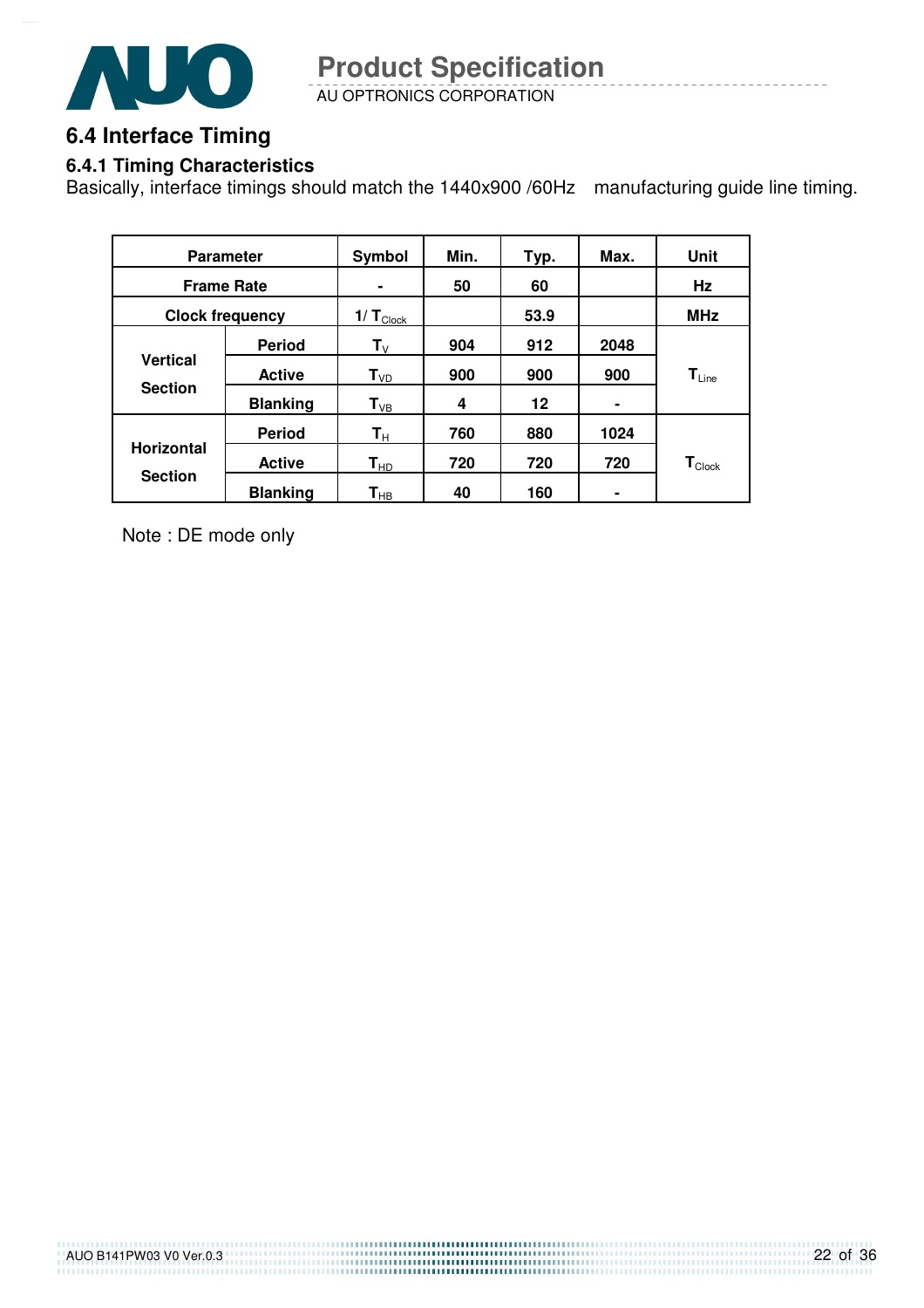

AU OPTRONICS CORPORATION **Product Specification** 

#### **6.4.2 Timing diagram**

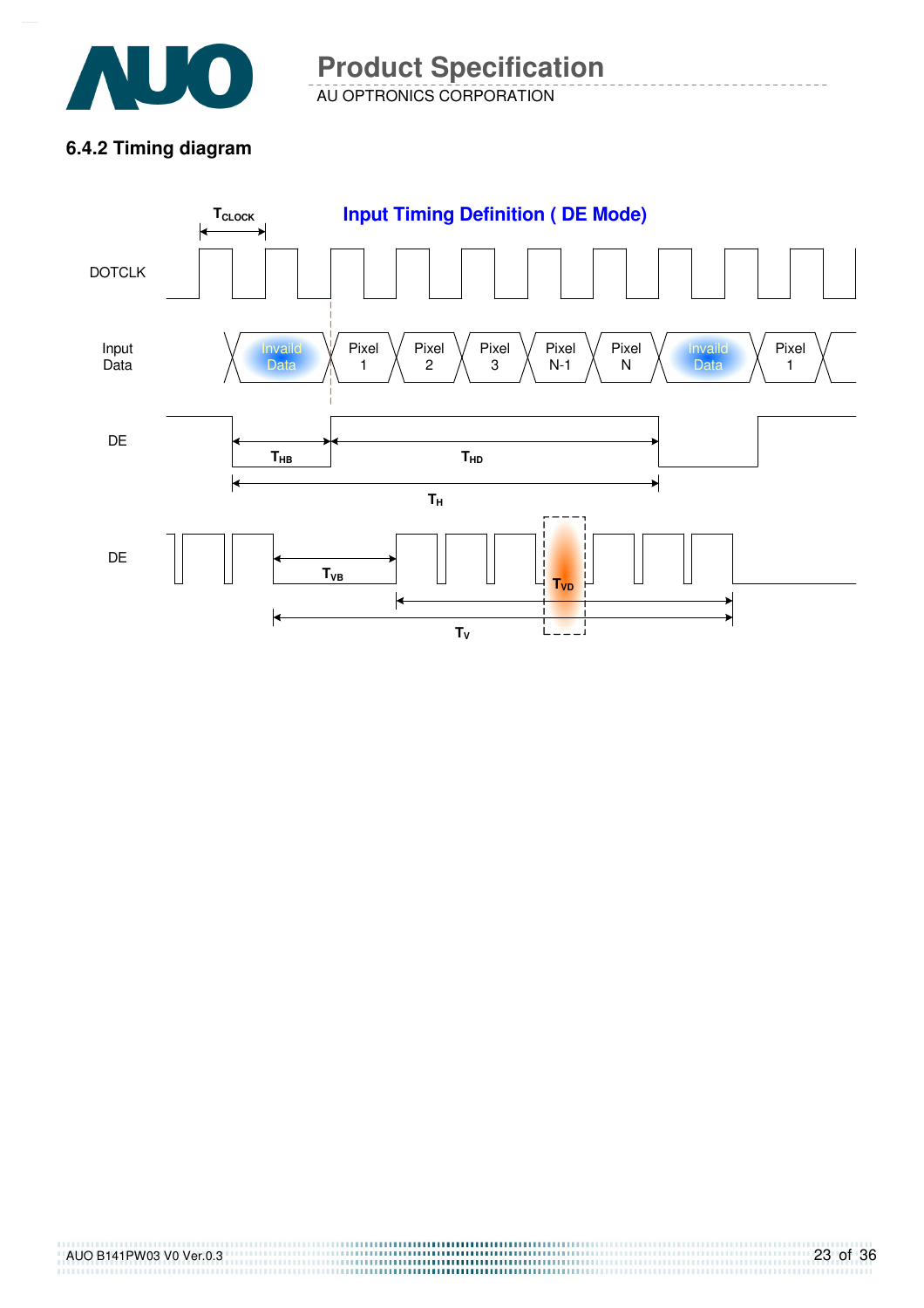

#### **6.5 Power ON/OFF Sequence**

VDD power and lamp on/off sequence is as follows. Interface signals are also shown in the chart. Signals from any system shall be Hi-Z state or low level when VDD is off.



#### **Power Sequence Timing**

|                  |                      | <b>Units</b>             |                              |      |  |  |
|------------------|----------------------|--------------------------|------------------------------|------|--|--|
| <b>Parameter</b> | Min.<br>Max.<br>Typ. |                          |                              |      |  |  |
| T1               | 0.5                  |                          | 10                           | (ms) |  |  |
| T <sub>2</sub>   | 0                    | 50                       |                              | (ms) |  |  |
| T <sub>3</sub>   | 0                    |                          | 50                           | (ms) |  |  |
| T <sub>4</sub>   | 400                  |                          | $\qquad \qquad \blacksquare$ | (ms) |  |  |
| T <sub>5</sub>   | 200                  | $\overline{a}$           | $\qquad \qquad \blacksquare$ | (ms) |  |  |
| T <sub>6</sub>   | 200                  | $\overline{\phantom{0}}$ | $\overline{\phantom{0}}$     | (ms) |  |  |
| T7               | 0                    |                          | 10                           | (ms) |  |  |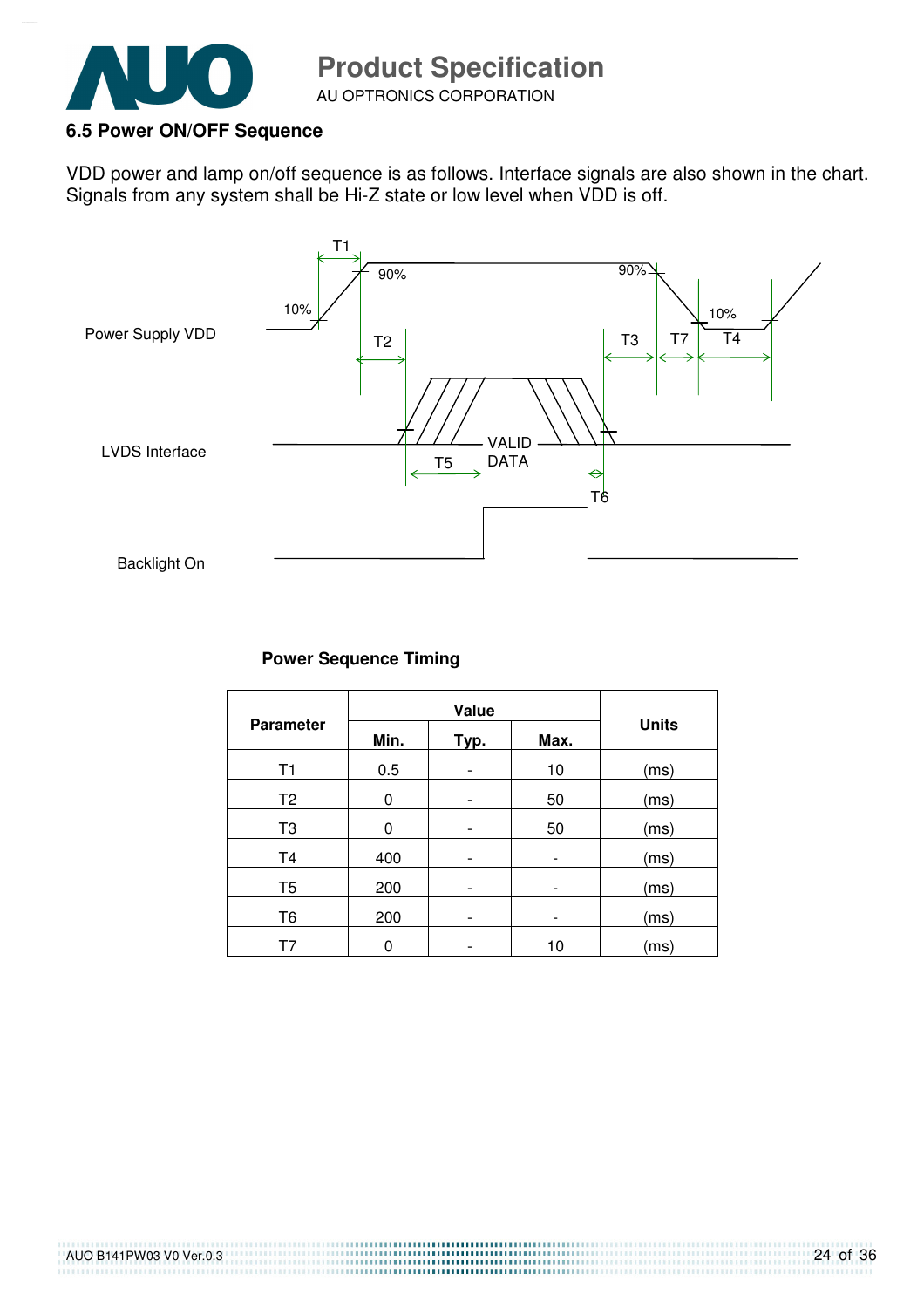

### **7. Connector Description**

Physical interface is described as for the connector on module.

These connectors are capable of accommodating the following signals and will be following components.

### **7.1 TFT LCD Module**

| <b>Connector Name / Designation</b> | <b>For Signal Connector</b>  |
|-------------------------------------|------------------------------|
| Manufacturer                        | JAE or compatible            |
| Type / Part Number                  | FI-XB30SL-HF10 or compatible |
| <b>Mating Housing/Part Number</b>   | FI-X30H or compatible        |

#### **7.2 Backlight Unit**

Physical interface is described as for the connector on module.

These connectors are capable of accommodating the following signals and will be following components.

| <b>Connector Name / Designation</b> | <b>For Lamp Connector</b> |
|-------------------------------------|---------------------------|
| Manufacturer                        | JST                       |
| Type / Part Number                  | <b>BHSR-02VS-1</b>        |
| Mating Type / Part Number           | SM02B-BHSS-1-TB           |

### **7.3 Signal for Lamp connector**

| Pin # | Cable color | <b>Signal Name</b> |
|-------|-------------|--------------------|
|       | Pink        | Lamp High Voltage  |
|       | White       | Lamp Low Voltage   |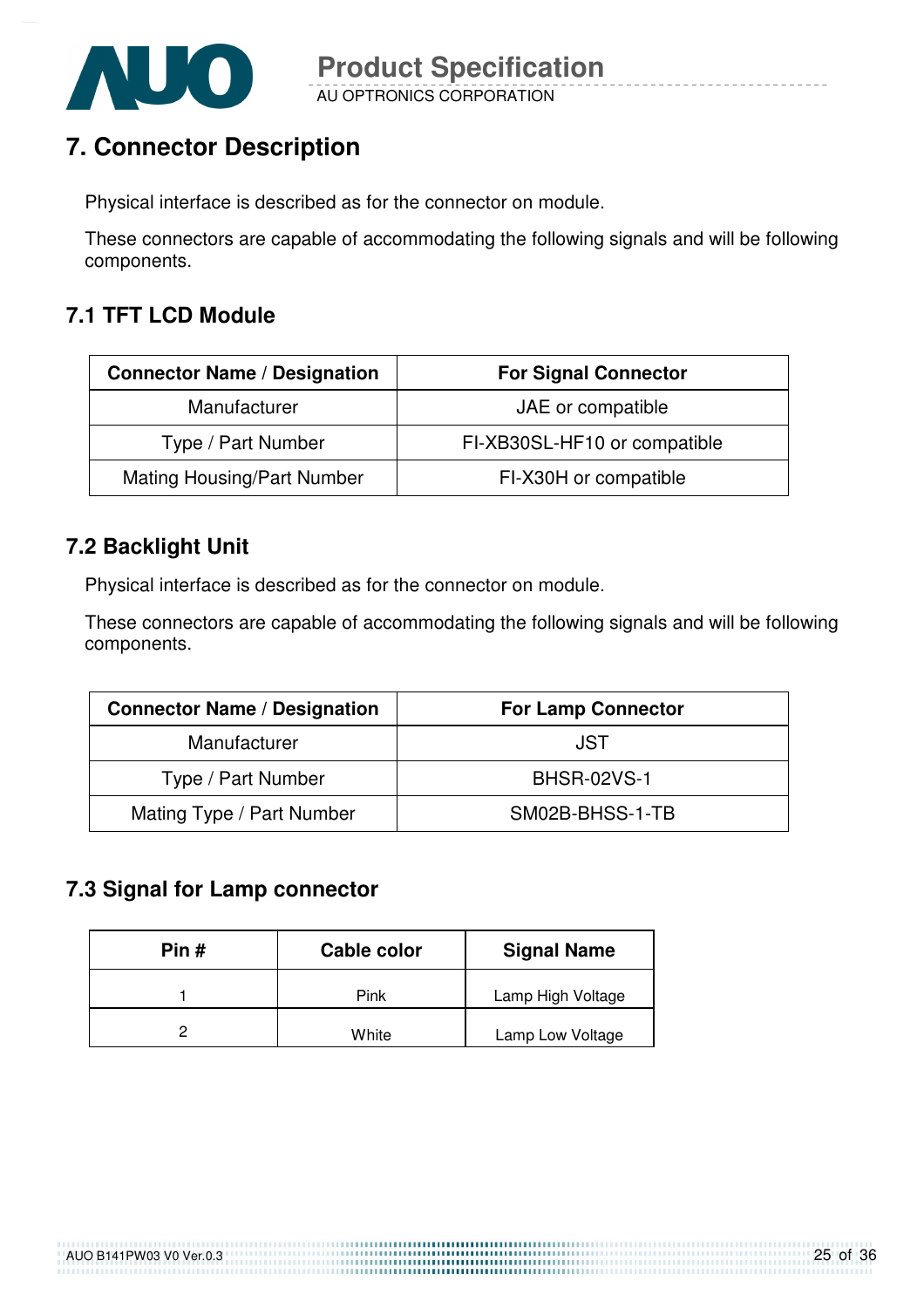

### **8. Dynamic Test**

#### **8.1 Vibration Test**

#### **Test condition:**

- **Acceleration: 1.5 G**
- Frequency: 10 500Hz Random
- Sweep: 30 Minutes each Axis (X, Y, Z)

### **8.2 Shock Test Spec:**

**Test condition:** 

- Acceleration: 220 G , Half sine wave
- Active time: 2 ms
- Pulse:  $+/-X,+/-Y,+/-Z$ , one time for each side

#### Remark:

- 1. Ambient condition is  $25 \pm 5^\circ$ C, Relative humidity : 40% ~ 70%
- 2. Non-packaged and Non-operation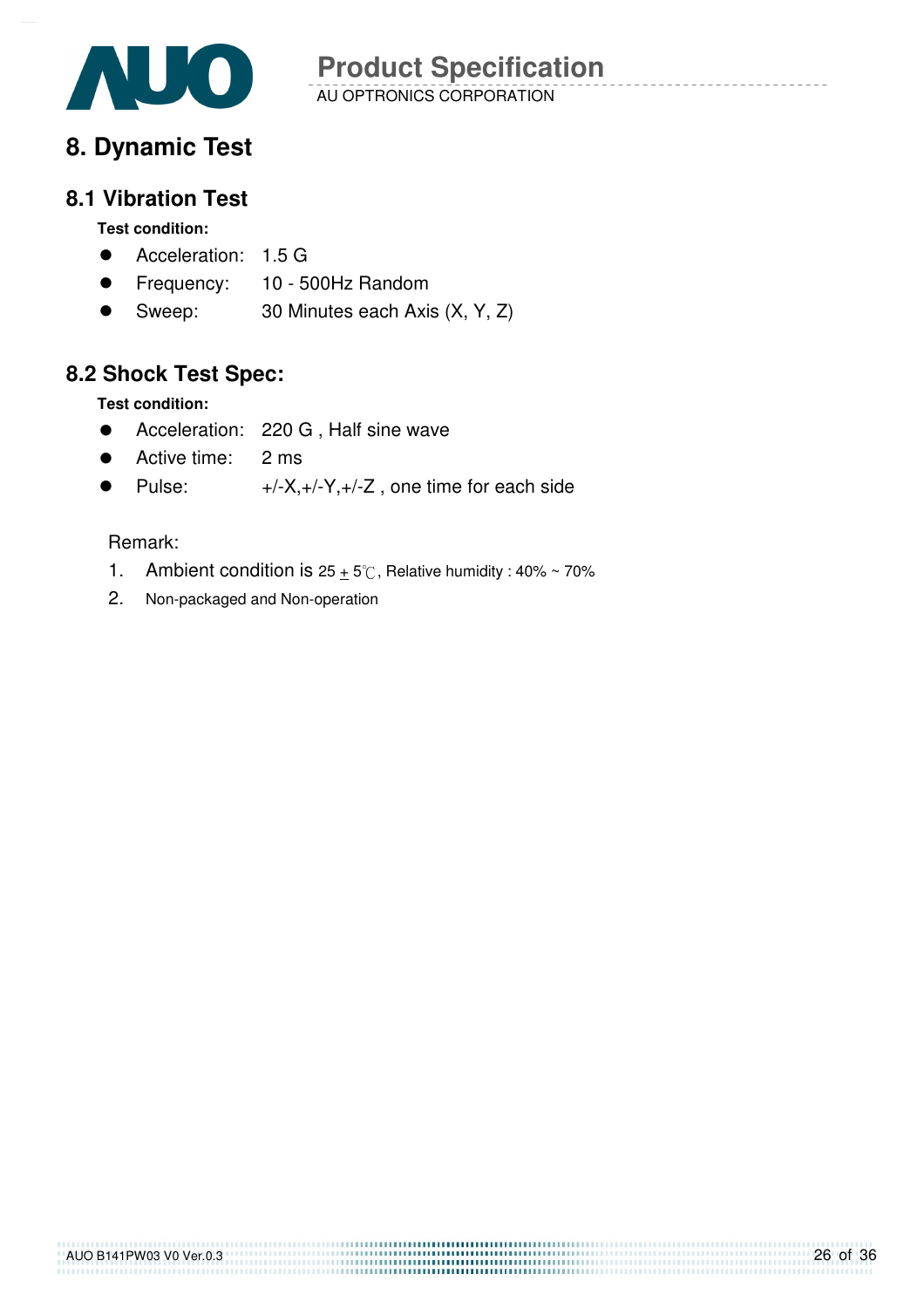

AU OPTRONICS CORPORATION **Product Specification** 

### **9. Reliability**

| <b>Items</b>                                | <b>Required Condition</b>                    |        |
|---------------------------------------------|----------------------------------------------|--------|
| <b>Temperature</b><br><b>Humidity Bias</b>  | Ta= 40℃, 90%RH, 300h                         |        |
| <b>High Temperature</b><br><b>Operation</b> | Ta= 50℃, Dry, 250h                           |        |
| <b>Low Temperature</b><br><b>Operation</b>  | Ta= 0℃, 300h                                 |        |
| <b>High Temperature</b><br><b>Storage</b>   | Ta= 60℃, 35%RH, 300h                         |        |
| <b>Low Temperature</b><br><b>Storage</b>    | Ta= -20℃, 50%RH, 300h                        |        |
| <b>Thermal Shock</b><br><b>Test</b>         | Ta=-20℃to 60℃, Duration at 30 min, 50 cycles |        |
| <b>ESD</b>                                  | Contact: ±8 KV                               | Note 1 |
|                                             | Air: ±15 KV                                  |        |

**Note1:** According to EN 61000-4-2 , ESD class B: Some performance degradation allowed. No data lost

. Self-recoverable. No hardware failures.

**Remark:** MTBF (Excluding the CCFL): 30,000 hours with a confidence level 90%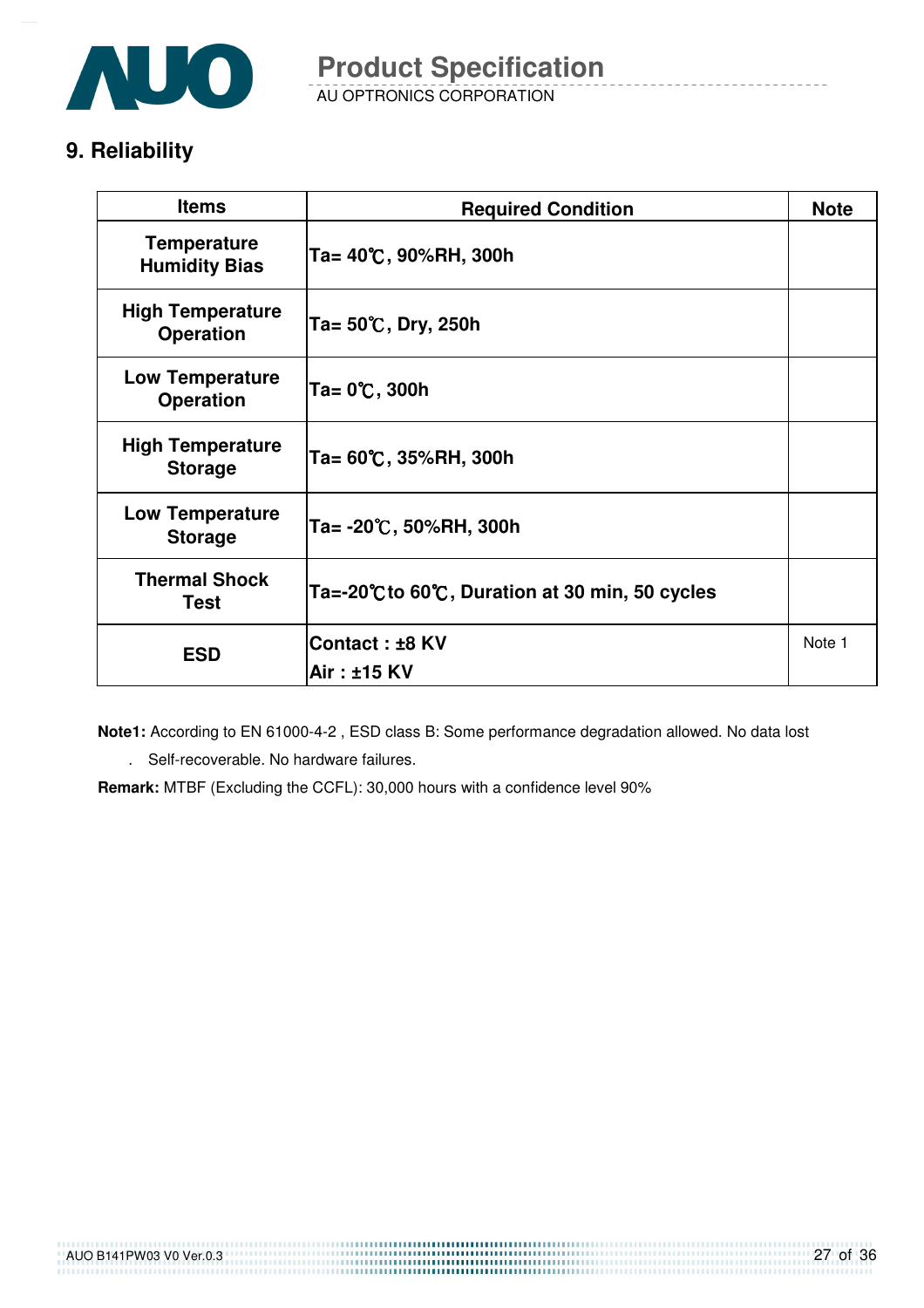

#### **10. Mechanical Characteristics**

### **10.1 LCM Outline Dimension**



AUO B141PW03 V0 Ver.0.3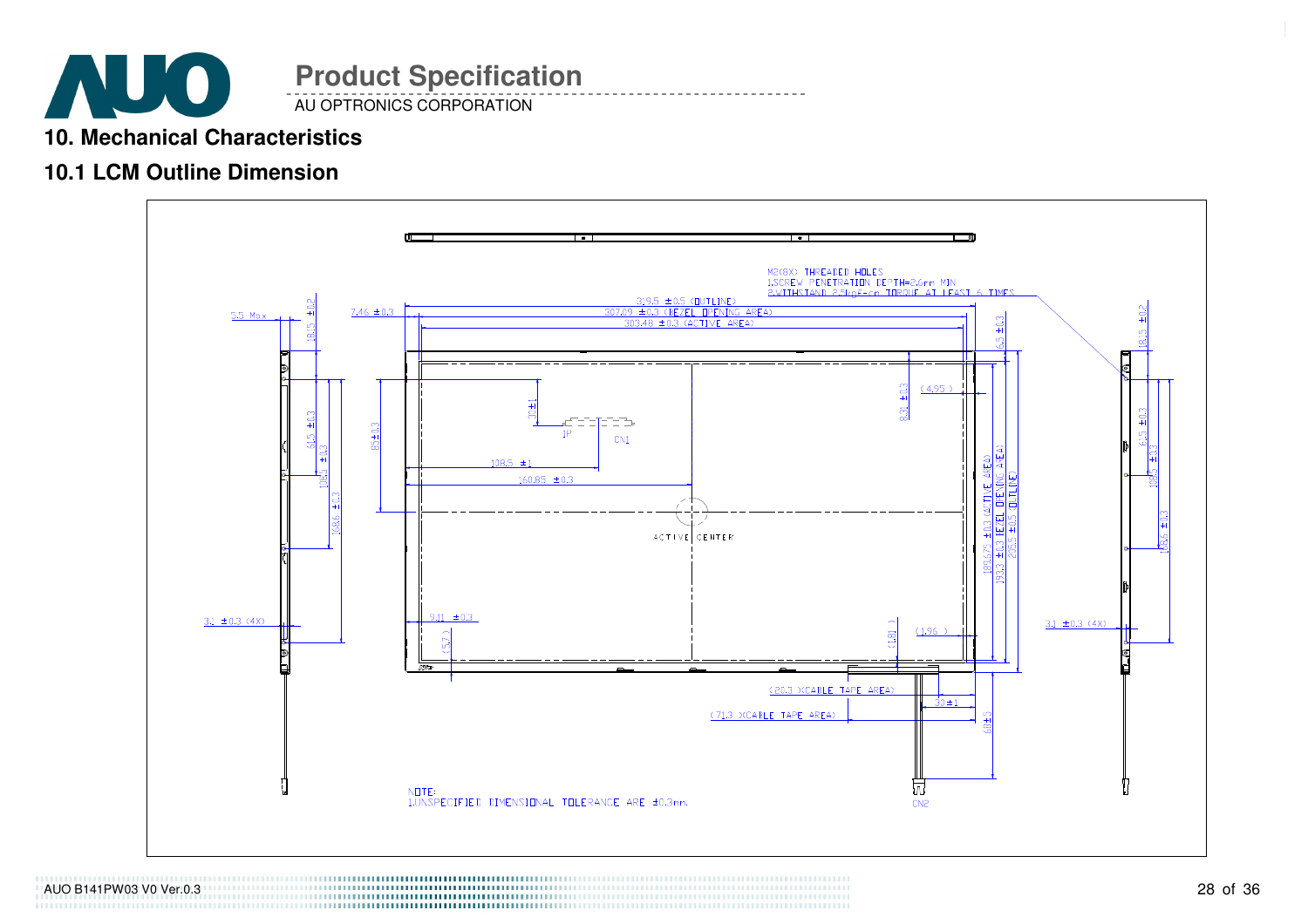

AU OPTRONICS CORPORATION

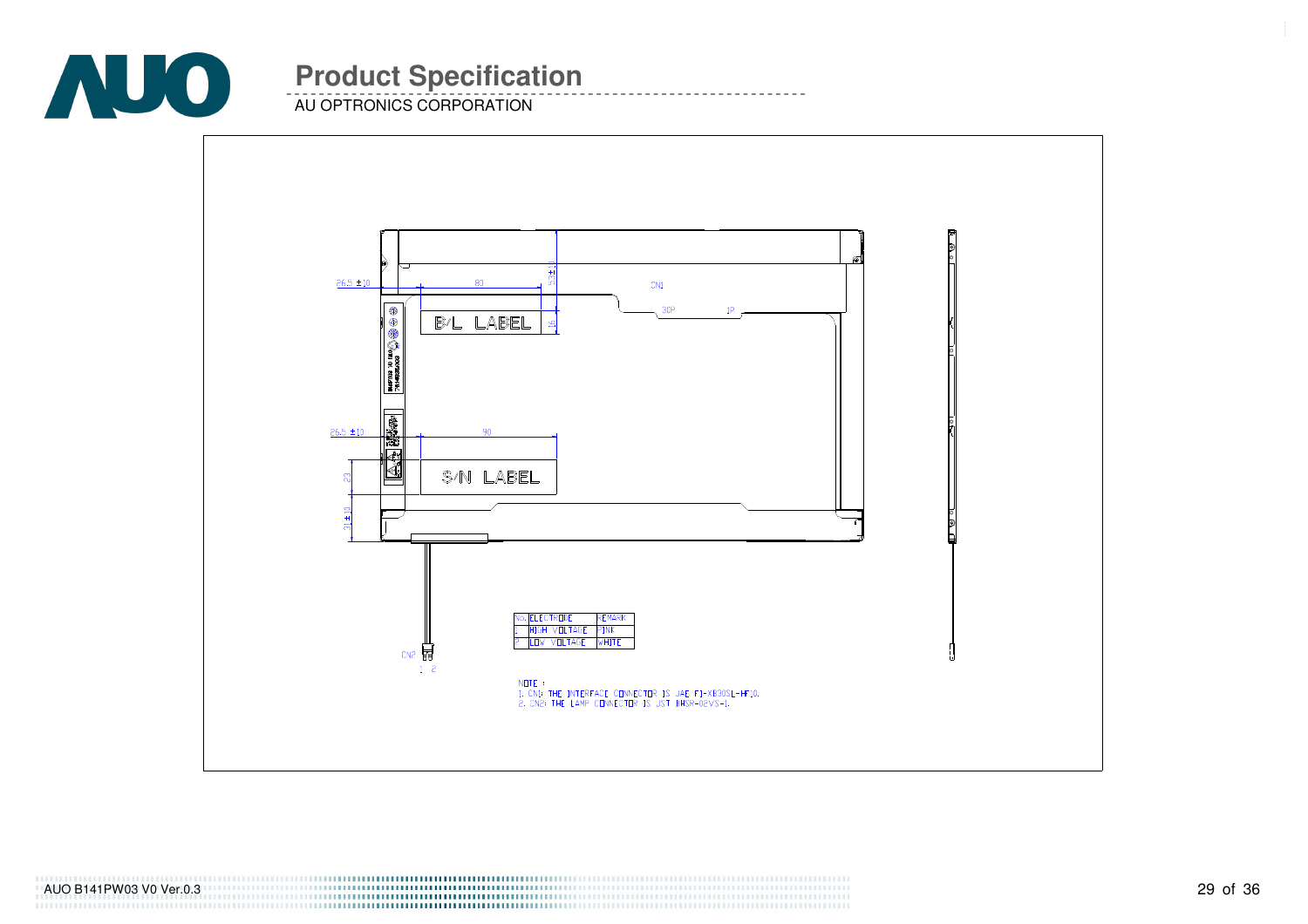

AU OPTRONICS CORPORATION

### **10.2 Screw Hole Depth and Center Position**

Screw hole minimum depth, from side surface = 2.6 mm (Ref. drawing)

Screw hole center location, from front surface =  $3.1 \pm 0.2$ mm (Ref. drawing) Screw Torque: Maximum 2.5 kgf-cm

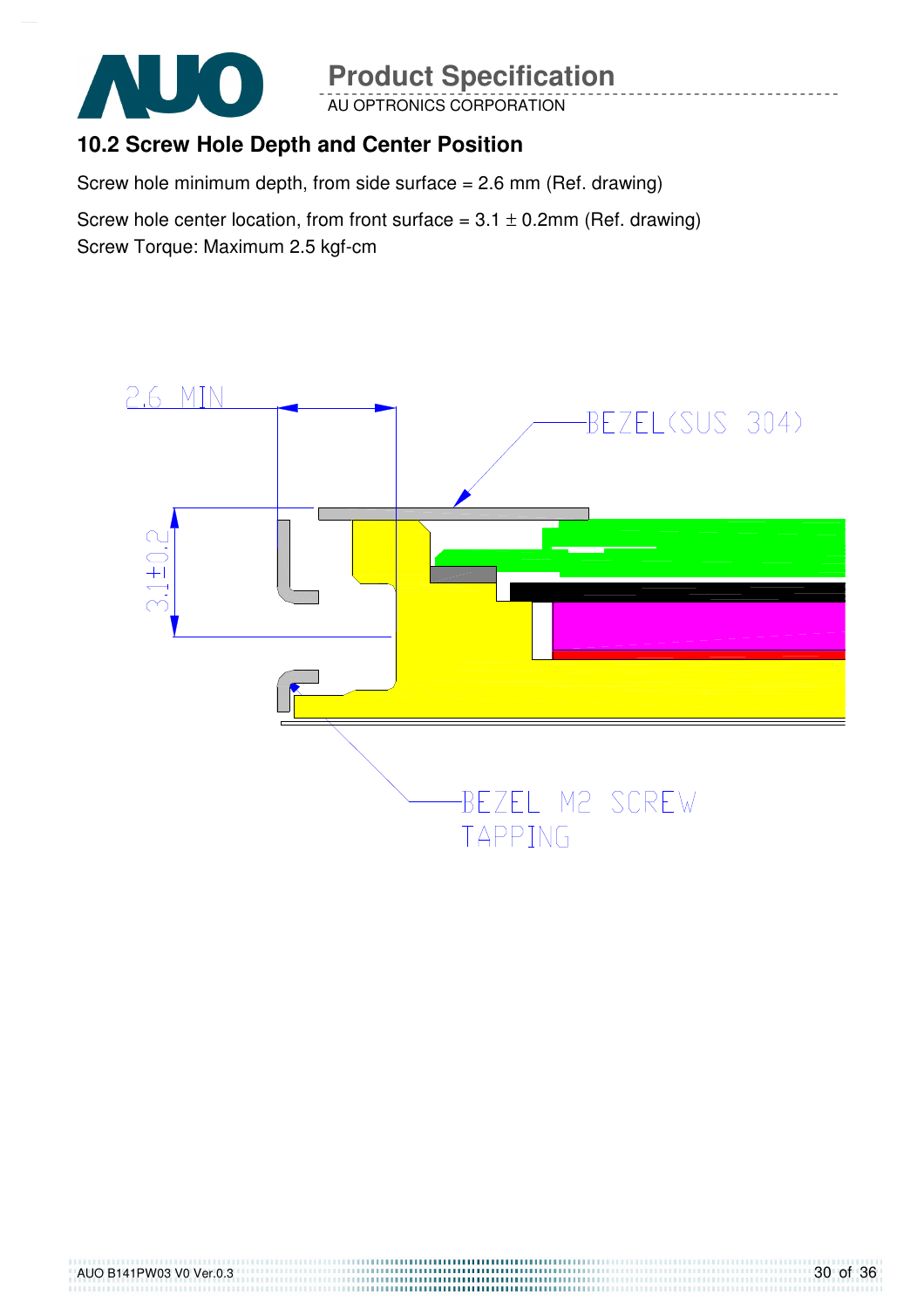

AU OPTRONICS CORPORATION

### **11.1 Shipping Label Format**

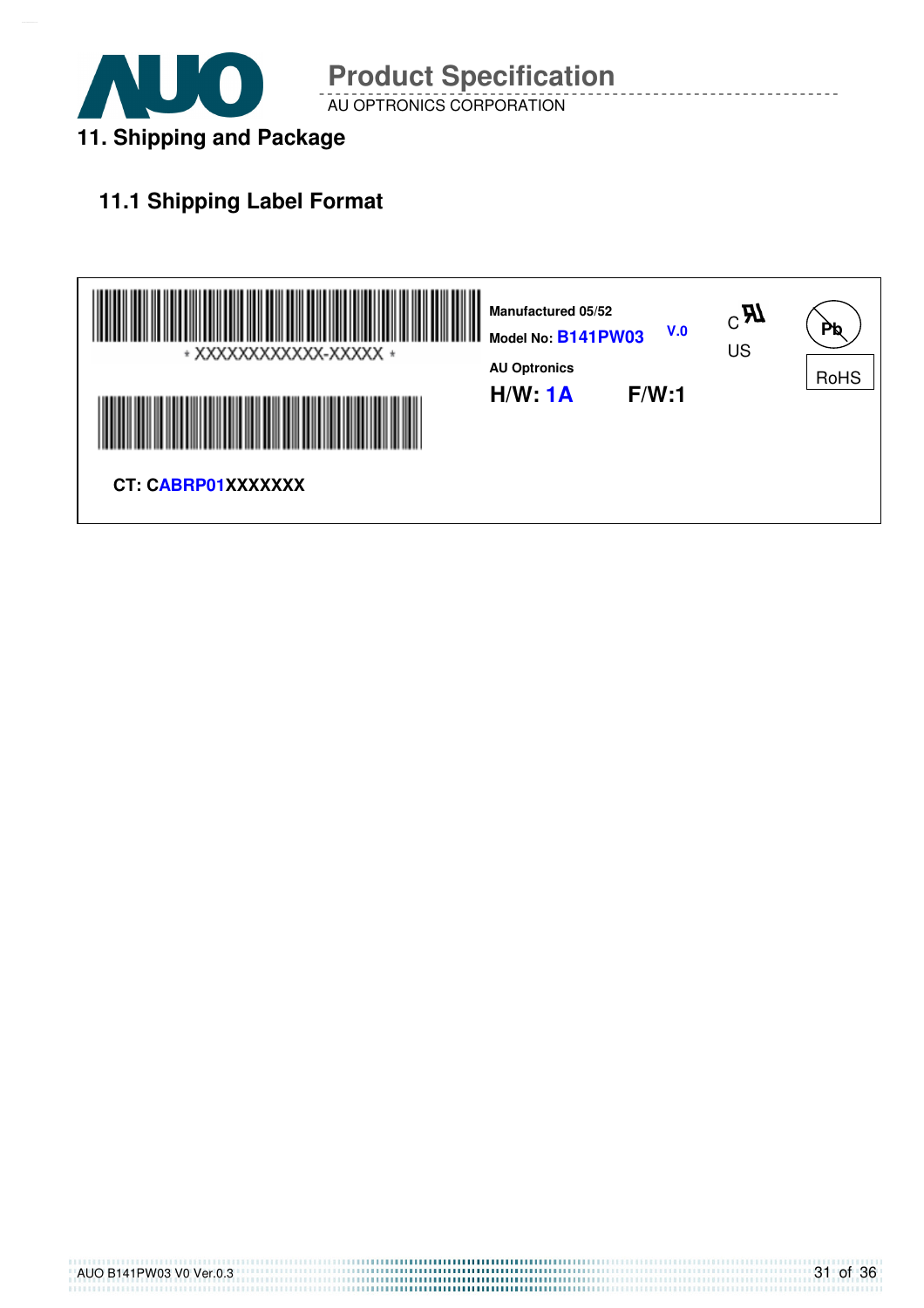

AU OPTRONICS CORPORATION

### **11.2 Carton package**

The outside dimension of carton is 454 (L)mm x 388 (W)mm x 352 (H)mm

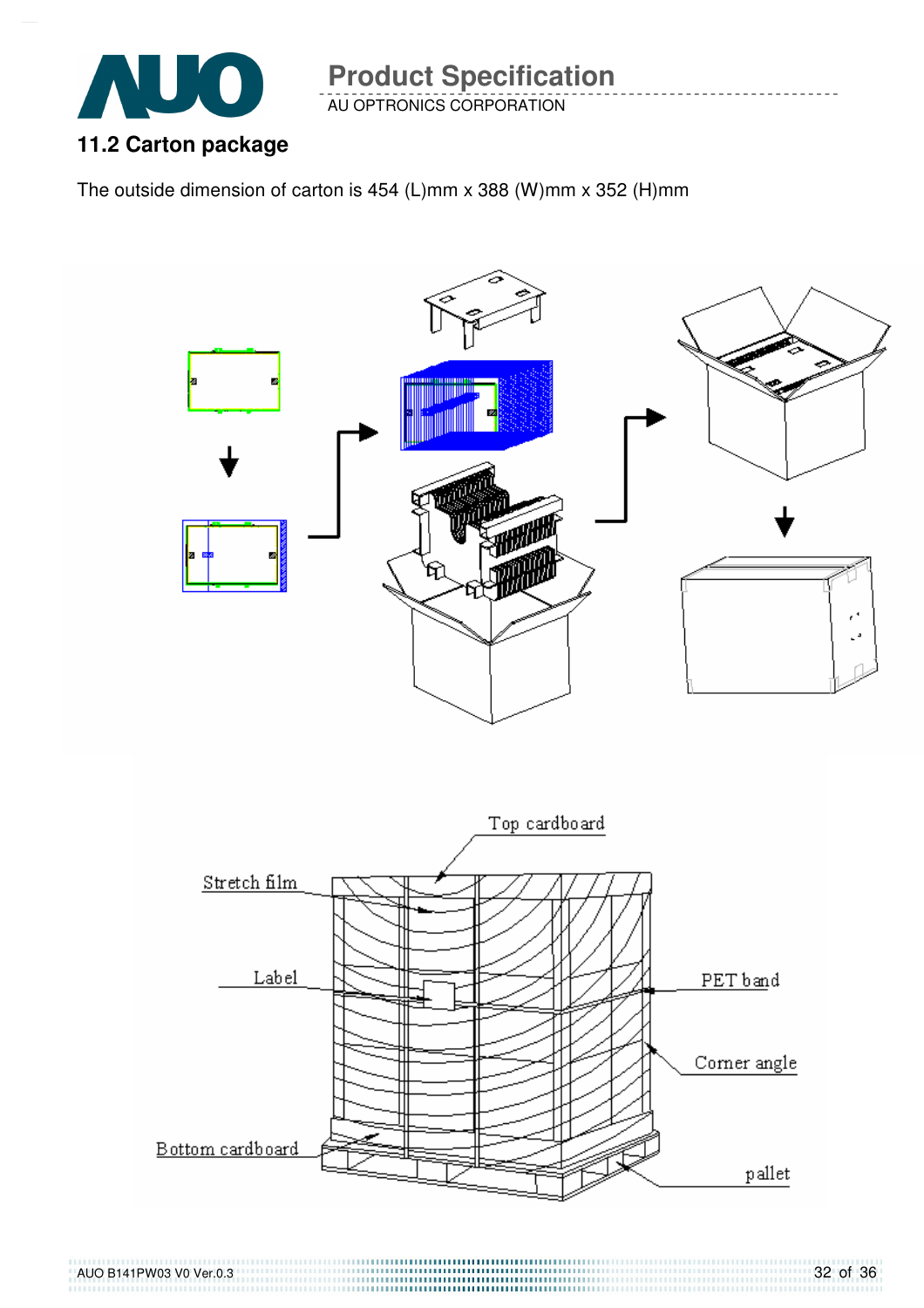

AU OPTRONICS CORPORATION

### **12. Appendix: EDID description**

| <b>HEX</b><br><b>BIN</b><br><b>DEC</b><br><b>HEX</b><br>00<br>$00\,$<br>Header<br>00000000<br>0<br><b>FF</b><br>01<br>11111111<br>255<br>02<br>FF.<br>255<br>11111111<br>03<br>$\mathsf{FF}% _{0}$<br>11111111<br>255<br>04<br>$\mathsf{FF}% _{0}$<br>11111111<br>255<br>$\mathsf{FF}% _{0}$<br>05<br>11111111<br>255<br><b>FF</b><br>06<br>11111111<br>255<br>07<br>$00\,$<br>00000000<br>0<br>EISA Manuf. Code LSB<br>08<br>06<br>00000110<br>6<br>09<br>AF<br><b>Compressed ASCII</b><br>10101111<br>175<br>Product Code<br>0A<br>47<br>01000111<br>71<br>hex, LSB first<br>0B<br>30<br>00110000<br>48<br>0C<br>$00\,$<br>32-bit ser #<br>00000000<br>0<br>0 <sub>D</sub><br>$00\,$<br>00000000<br>$\pmb{0}$<br>0E<br>00<br>00000000<br>0<br>0F<br>00<br>00000000<br>0<br>10<br>01<br>1<br>Week of manufacture<br>00000001<br>Year of manufacture<br>11<br>00010001<br>17<br>11<br>12<br>EDID Structure Ver.<br>01<br>00000001<br>1<br>13<br>EDID revision #<br>03<br>3<br>00000011<br>Video input def. (digital I/P, non-TMDS, CRGB)<br>14<br>80<br>128<br>10000000<br>Max H image size<br>(rounded to cm)<br>1E<br>30<br>15<br>00011110<br>Max V image size (rounded to cm)<br>16<br>13<br>00010011<br>19<br>Display Gamma (=(gamma*100)-100)<br>78<br>01111000<br>17<br>120<br>Feature support (no DPMS, Active OFF, RGB, tmg<br><b>BIk#1)</b><br>18<br>0A<br>00001010<br>10<br>Red/green low bits (Lower 2:2:2:2 bits)<br>19<br>24<br>00100100<br>36<br>Blue/white low bits (Lower 2:2:2:2 bits)<br>E <sub>5</sub><br><b>1A</b><br>229<br>11100101<br>Red x (Upper 8 bits)<br>1B<br>97<br>10010111<br>151<br>1C<br>Red y/ highER 8 bits<br>54<br>01010100<br>84<br>$4\mathsf{F}$<br><b>1D</b><br>01001111<br>Green x<br>79<br>1E<br>92<br>10010010<br>146<br>Green y<br>1F<br>27<br>Blue x<br>00100111<br>39<br>22<br>20<br>Blue y<br>00100010<br>34<br>21<br>White x<br>50<br>01010000<br>80<br>54<br>22<br>White y<br>01010100<br>84<br>23<br>$00\,$<br>Established timing 1<br>00000000<br>$\pmb{0}$<br>24<br>$00\,$<br>Established timing 2<br>00000000<br>$\pmb{0}$<br>25<br>$00\,$<br>Established timing 3<br>00000000<br>0 | <b>Address</b> | <b>FUNCTION</b>    | Value | Value    | Value | <b>Note</b> |
|------------------------------------------------------------------------------------------------------------------------------------------------------------------------------------------------------------------------------------------------------------------------------------------------------------------------------------------------------------------------------------------------------------------------------------------------------------------------------------------------------------------------------------------------------------------------------------------------------------------------------------------------------------------------------------------------------------------------------------------------------------------------------------------------------------------------------------------------------------------------------------------------------------------------------------------------------------------------------------------------------------------------------------------------------------------------------------------------------------------------------------------------------------------------------------------------------------------------------------------------------------------------------------------------------------------------------------------------------------------------------------------------------------------------------------------------------------------------------------------------------------------------------------------------------------------------------------------------------------------------------------------------------------------------------------------------------------------------------------------------------------------------------------------------------------------------------------------------------------------------------------------------------------------------------------------------------------------------------------------------------------------------------------------------------------------------------------------------------------------------------------------|----------------|--------------------|-------|----------|-------|-------------|
|                                                                                                                                                                                                                                                                                                                                                                                                                                                                                                                                                                                                                                                                                                                                                                                                                                                                                                                                                                                                                                                                                                                                                                                                                                                                                                                                                                                                                                                                                                                                                                                                                                                                                                                                                                                                                                                                                                                                                                                                                                                                                                                                          |                |                    |       |          |       |             |
|                                                                                                                                                                                                                                                                                                                                                                                                                                                                                                                                                                                                                                                                                                                                                                                                                                                                                                                                                                                                                                                                                                                                                                                                                                                                                                                                                                                                                                                                                                                                                                                                                                                                                                                                                                                                                                                                                                                                                                                                                                                                                                                                          |                |                    |       |          |       |             |
|                                                                                                                                                                                                                                                                                                                                                                                                                                                                                                                                                                                                                                                                                                                                                                                                                                                                                                                                                                                                                                                                                                                                                                                                                                                                                                                                                                                                                                                                                                                                                                                                                                                                                                                                                                                                                                                                                                                                                                                                                                                                                                                                          |                |                    |       |          |       |             |
|                                                                                                                                                                                                                                                                                                                                                                                                                                                                                                                                                                                                                                                                                                                                                                                                                                                                                                                                                                                                                                                                                                                                                                                                                                                                                                                                                                                                                                                                                                                                                                                                                                                                                                                                                                                                                                                                                                                                                                                                                                                                                                                                          |                |                    |       |          |       |             |
|                                                                                                                                                                                                                                                                                                                                                                                                                                                                                                                                                                                                                                                                                                                                                                                                                                                                                                                                                                                                                                                                                                                                                                                                                                                                                                                                                                                                                                                                                                                                                                                                                                                                                                                                                                                                                                                                                                                                                                                                                                                                                                                                          |                |                    |       |          |       |             |
|                                                                                                                                                                                                                                                                                                                                                                                                                                                                                                                                                                                                                                                                                                                                                                                                                                                                                                                                                                                                                                                                                                                                                                                                                                                                                                                                                                                                                                                                                                                                                                                                                                                                                                                                                                                                                                                                                                                                                                                                                                                                                                                                          |                |                    |       |          |       |             |
|                                                                                                                                                                                                                                                                                                                                                                                                                                                                                                                                                                                                                                                                                                                                                                                                                                                                                                                                                                                                                                                                                                                                                                                                                                                                                                                                                                                                                                                                                                                                                                                                                                                                                                                                                                                                                                                                                                                                                                                                                                                                                                                                          |                |                    |       |          |       |             |
|                                                                                                                                                                                                                                                                                                                                                                                                                                                                                                                                                                                                                                                                                                                                                                                                                                                                                                                                                                                                                                                                                                                                                                                                                                                                                                                                                                                                                                                                                                                                                                                                                                                                                                                                                                                                                                                                                                                                                                                                                                                                                                                                          |                |                    |       |          |       |             |
|                                                                                                                                                                                                                                                                                                                                                                                                                                                                                                                                                                                                                                                                                                                                                                                                                                                                                                                                                                                                                                                                                                                                                                                                                                                                                                                                                                                                                                                                                                                                                                                                                                                                                                                                                                                                                                                                                                                                                                                                                                                                                                                                          |                |                    |       |          |       |             |
|                                                                                                                                                                                                                                                                                                                                                                                                                                                                                                                                                                                                                                                                                                                                                                                                                                                                                                                                                                                                                                                                                                                                                                                                                                                                                                                                                                                                                                                                                                                                                                                                                                                                                                                                                                                                                                                                                                                                                                                                                                                                                                                                          |                |                    |       |          |       |             |
|                                                                                                                                                                                                                                                                                                                                                                                                                                                                                                                                                                                                                                                                                                                                                                                                                                                                                                                                                                                                                                                                                                                                                                                                                                                                                                                                                                                                                                                                                                                                                                                                                                                                                                                                                                                                                                                                                                                                                                                                                                                                                                                                          |                |                    |       |          |       |             |
|                                                                                                                                                                                                                                                                                                                                                                                                                                                                                                                                                                                                                                                                                                                                                                                                                                                                                                                                                                                                                                                                                                                                                                                                                                                                                                                                                                                                                                                                                                                                                                                                                                                                                                                                                                                                                                                                                                                                                                                                                                                                                                                                          |                |                    |       |          |       |             |
|                                                                                                                                                                                                                                                                                                                                                                                                                                                                                                                                                                                                                                                                                                                                                                                                                                                                                                                                                                                                                                                                                                                                                                                                                                                                                                                                                                                                                                                                                                                                                                                                                                                                                                                                                                                                                                                                                                                                                                                                                                                                                                                                          |                |                    |       |          |       |             |
|                                                                                                                                                                                                                                                                                                                                                                                                                                                                                                                                                                                                                                                                                                                                                                                                                                                                                                                                                                                                                                                                                                                                                                                                                                                                                                                                                                                                                                                                                                                                                                                                                                                                                                                                                                                                                                                                                                                                                                                                                                                                                                                                          |                |                    |       |          |       |             |
|                                                                                                                                                                                                                                                                                                                                                                                                                                                                                                                                                                                                                                                                                                                                                                                                                                                                                                                                                                                                                                                                                                                                                                                                                                                                                                                                                                                                                                                                                                                                                                                                                                                                                                                                                                                                                                                                                                                                                                                                                                                                                                                                          |                |                    |       |          |       |             |
|                                                                                                                                                                                                                                                                                                                                                                                                                                                                                                                                                                                                                                                                                                                                                                                                                                                                                                                                                                                                                                                                                                                                                                                                                                                                                                                                                                                                                                                                                                                                                                                                                                                                                                                                                                                                                                                                                                                                                                                                                                                                                                                                          |                |                    |       |          |       |             |
|                                                                                                                                                                                                                                                                                                                                                                                                                                                                                                                                                                                                                                                                                                                                                                                                                                                                                                                                                                                                                                                                                                                                                                                                                                                                                                                                                                                                                                                                                                                                                                                                                                                                                                                                                                                                                                                                                                                                                                                                                                                                                                                                          |                |                    |       |          |       |             |
|                                                                                                                                                                                                                                                                                                                                                                                                                                                                                                                                                                                                                                                                                                                                                                                                                                                                                                                                                                                                                                                                                                                                                                                                                                                                                                                                                                                                                                                                                                                                                                                                                                                                                                                                                                                                                                                                                                                                                                                                                                                                                                                                          |                |                    |       |          |       |             |
|                                                                                                                                                                                                                                                                                                                                                                                                                                                                                                                                                                                                                                                                                                                                                                                                                                                                                                                                                                                                                                                                                                                                                                                                                                                                                                                                                                                                                                                                                                                                                                                                                                                                                                                                                                                                                                                                                                                                                                                                                                                                                                                                          |                |                    |       |          |       |             |
|                                                                                                                                                                                                                                                                                                                                                                                                                                                                                                                                                                                                                                                                                                                                                                                                                                                                                                                                                                                                                                                                                                                                                                                                                                                                                                                                                                                                                                                                                                                                                                                                                                                                                                                                                                                                                                                                                                                                                                                                                                                                                                                                          |                |                    |       |          |       |             |
|                                                                                                                                                                                                                                                                                                                                                                                                                                                                                                                                                                                                                                                                                                                                                                                                                                                                                                                                                                                                                                                                                                                                                                                                                                                                                                                                                                                                                                                                                                                                                                                                                                                                                                                                                                                                                                                                                                                                                                                                                                                                                                                                          |                |                    |       |          |       |             |
|                                                                                                                                                                                                                                                                                                                                                                                                                                                                                                                                                                                                                                                                                                                                                                                                                                                                                                                                                                                                                                                                                                                                                                                                                                                                                                                                                                                                                                                                                                                                                                                                                                                                                                                                                                                                                                                                                                                                                                                                                                                                                                                                          |                |                    |       |          |       |             |
|                                                                                                                                                                                                                                                                                                                                                                                                                                                                                                                                                                                                                                                                                                                                                                                                                                                                                                                                                                                                                                                                                                                                                                                                                                                                                                                                                                                                                                                                                                                                                                                                                                                                                                                                                                                                                                                                                                                                                                                                                                                                                                                                          |                |                    |       |          |       |             |
|                                                                                                                                                                                                                                                                                                                                                                                                                                                                                                                                                                                                                                                                                                                                                                                                                                                                                                                                                                                                                                                                                                                                                                                                                                                                                                                                                                                                                                                                                                                                                                                                                                                                                                                                                                                                                                                                                                                                                                                                                                                                                                                                          |                |                    |       |          |       |             |
|                                                                                                                                                                                                                                                                                                                                                                                                                                                                                                                                                                                                                                                                                                                                                                                                                                                                                                                                                                                                                                                                                                                                                                                                                                                                                                                                                                                                                                                                                                                                                                                                                                                                                                                                                                                                                                                                                                                                                                                                                                                                                                                                          |                |                    |       |          |       |             |
|                                                                                                                                                                                                                                                                                                                                                                                                                                                                                                                                                                                                                                                                                                                                                                                                                                                                                                                                                                                                                                                                                                                                                                                                                                                                                                                                                                                                                                                                                                                                                                                                                                                                                                                                                                                                                                                                                                                                                                                                                                                                                                                                          |                |                    |       |          |       |             |
|                                                                                                                                                                                                                                                                                                                                                                                                                                                                                                                                                                                                                                                                                                                                                                                                                                                                                                                                                                                                                                                                                                                                                                                                                                                                                                                                                                                                                                                                                                                                                                                                                                                                                                                                                                                                                                                                                                                                                                                                                                                                                                                                          |                |                    |       |          |       |             |
|                                                                                                                                                                                                                                                                                                                                                                                                                                                                                                                                                                                                                                                                                                                                                                                                                                                                                                                                                                                                                                                                                                                                                                                                                                                                                                                                                                                                                                                                                                                                                                                                                                                                                                                                                                                                                                                                                                                                                                                                                                                                                                                                          |                |                    |       |          |       |             |
|                                                                                                                                                                                                                                                                                                                                                                                                                                                                                                                                                                                                                                                                                                                                                                                                                                                                                                                                                                                                                                                                                                                                                                                                                                                                                                                                                                                                                                                                                                                                                                                                                                                                                                                                                                                                                                                                                                                                                                                                                                                                                                                                          |                |                    |       |          |       |             |
|                                                                                                                                                                                                                                                                                                                                                                                                                                                                                                                                                                                                                                                                                                                                                                                                                                                                                                                                                                                                                                                                                                                                                                                                                                                                                                                                                                                                                                                                                                                                                                                                                                                                                                                                                                                                                                                                                                                                                                                                                                                                                                                                          |                |                    |       |          |       |             |
|                                                                                                                                                                                                                                                                                                                                                                                                                                                                                                                                                                                                                                                                                                                                                                                                                                                                                                                                                                                                                                                                                                                                                                                                                                                                                                                                                                                                                                                                                                                                                                                                                                                                                                                                                                                                                                                                                                                                                                                                                                                                                                                                          |                |                    |       |          |       |             |
|                                                                                                                                                                                                                                                                                                                                                                                                                                                                                                                                                                                                                                                                                                                                                                                                                                                                                                                                                                                                                                                                                                                                                                                                                                                                                                                                                                                                                                                                                                                                                                                                                                                                                                                                                                                                                                                                                                                                                                                                                                                                                                                                          |                |                    |       |          |       |             |
|                                                                                                                                                                                                                                                                                                                                                                                                                                                                                                                                                                                                                                                                                                                                                                                                                                                                                                                                                                                                                                                                                                                                                                                                                                                                                                                                                                                                                                                                                                                                                                                                                                                                                                                                                                                                                                                                                                                                                                                                                                                                                                                                          |                |                    |       |          |       |             |
|                                                                                                                                                                                                                                                                                                                                                                                                                                                                                                                                                                                                                                                                                                                                                                                                                                                                                                                                                                                                                                                                                                                                                                                                                                                                                                                                                                                                                                                                                                                                                                                                                                                                                                                                                                                                                                                                                                                                                                                                                                                                                                                                          |                |                    |       |          |       |             |
|                                                                                                                                                                                                                                                                                                                                                                                                                                                                                                                                                                                                                                                                                                                                                                                                                                                                                                                                                                                                                                                                                                                                                                                                                                                                                                                                                                                                                                                                                                                                                                                                                                                                                                                                                                                                                                                                                                                                                                                                                                                                                                                                          |                |                    |       |          |       |             |
|                                                                                                                                                                                                                                                                                                                                                                                                                                                                                                                                                                                                                                                                                                                                                                                                                                                                                                                                                                                                                                                                                                                                                                                                                                                                                                                                                                                                                                                                                                                                                                                                                                                                                                                                                                                                                                                                                                                                                                                                                                                                                                                                          |                |                    |       |          |       |             |
|                                                                                                                                                                                                                                                                                                                                                                                                                                                                                                                                                                                                                                                                                                                                                                                                                                                                                                                                                                                                                                                                                                                                                                                                                                                                                                                                                                                                                                                                                                                                                                                                                                                                                                                                                                                                                                                                                                                                                                                                                                                                                                                                          |                |                    |       |          |       |             |
|                                                                                                                                                                                                                                                                                                                                                                                                                                                                                                                                                                                                                                                                                                                                                                                                                                                                                                                                                                                                                                                                                                                                                                                                                                                                                                                                                                                                                                                                                                                                                                                                                                                                                                                                                                                                                                                                                                                                                                                                                                                                                                                                          |                |                    |       |          |       |             |
|                                                                                                                                                                                                                                                                                                                                                                                                                                                                                                                                                                                                                                                                                                                                                                                                                                                                                                                                                                                                                                                                                                                                                                                                                                                                                                                                                                                                                                                                                                                                                                                                                                                                                                                                                                                                                                                                                                                                                                                                                                                                                                                                          |                |                    |       |          |       |             |
|                                                                                                                                                                                                                                                                                                                                                                                                                                                                                                                                                                                                                                                                                                                                                                                                                                                                                                                                                                                                                                                                                                                                                                                                                                                                                                                                                                                                                                                                                                                                                                                                                                                                                                                                                                                                                                                                                                                                                                                                                                                                                                                                          | 26             | Standard timing #1 | 01    | 00000001 | 1     |             |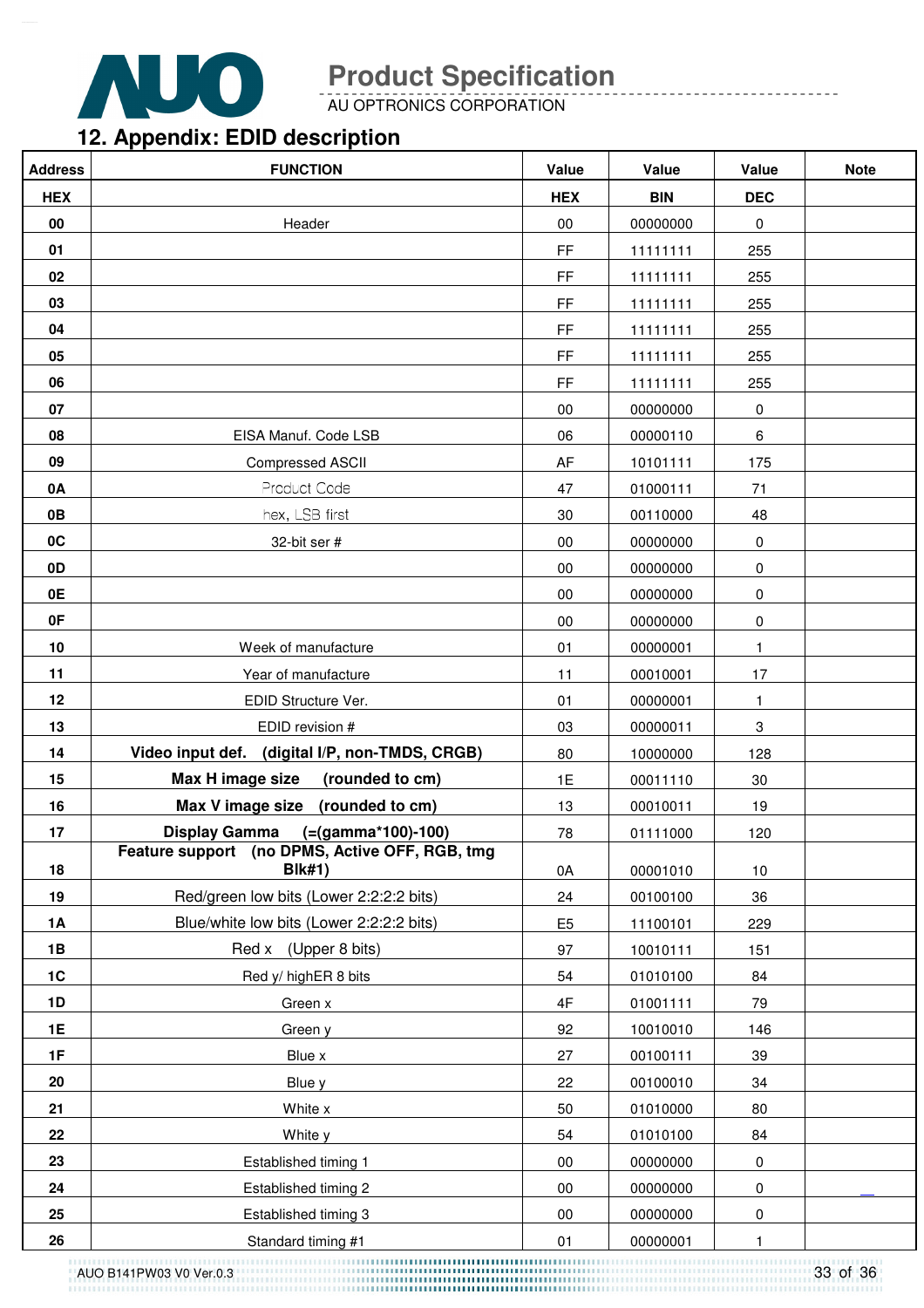

AU OPTRONICS CORPORATION

| 27 |                                                      | 01             | 00000001 | 1            |  |
|----|------------------------------------------------------|----------------|----------|--------------|--|
| 28 | Standard timing #2                                   | 01             | 00000001 | 1            |  |
| 29 |                                                      | 01             | 00000001 | $\mathbf{1}$ |  |
| 2A | Standard timing #3                                   | 01             | 00000001 | 1            |  |
| 2B |                                                      | 01             | 00000001 | 1            |  |
| 2C | Standard timing #4                                   | 01             | 00000001 | 1            |  |
| 2D |                                                      | 01             | 00000001 | 1            |  |
| 2E | Standard timing #5                                   | 01             | 00000001 | 1            |  |
| 2F |                                                      | 01             | 00000001 | $\mathbf{1}$ |  |
| 30 | Standard timing #6                                   | 01             | 00000001 | 1            |  |
| 31 |                                                      | 01             | 00000001 | 1            |  |
| 32 | Standard timing #7                                   | 01             | 00000001 | 1            |  |
| 33 |                                                      | 01             | 00000001 | 1            |  |
| 34 | Standard timing #8                                   | 01             | 00000001 | $\mathbf{1}$ |  |
| 35 |                                                      | 01             | 00000001 | 1            |  |
| 36 | Pixel Clock/10000 LSB                                | 1 <sup>C</sup> | 00011100 | 28           |  |
| 37 | Pixel Clock/10000<br><b>USB</b>                      | 2A             | 00101010 | 42           |  |
| 38 | Horz active Lower 8bits                              | A <sub>0</sub> | 10100000 | 160          |  |
| 39 | Horz blanking Lower 8bits                            | F <sub>4</sub> | 11110100 | 244          |  |
| 3A | HorzAct:HorzBlnk<br>Upper 4:4 bits                   | 51             | 01010001 | 81           |  |
| 3B | Vertical Active Lower 8bits                          | 84             | 10000100 | 132          |  |
| 3C | Vertical Blanking<br>Lower 8bits                     | 1A             | 00011010 | 26           |  |
| 3D | Vert Act: Vertical Blanking<br>(upper 4:4 bit)       | 30             | 00110000 | 48           |  |
| 3E | HorzSync. Offset                                     | 30             | 00110000 | 48           |  |
| 3F | HorzSync. Width                                      | 20             | 00100000 | 32           |  |
| 40 | VertSync.Offset: VertSync.Width                      | 36             | 00110110 | 54           |  |
| 41 | Horz‖ Sync Offset/Width Upper 2bits                  | $00\,$         | 00000000 | $\pmb{0}$    |  |
| 42 | Horizontal Image Size Lower 8bits                    | 2F             | 00101111 | 47           |  |
| 43 | Vertical Image Size Lower 8bits                      | <b>BD</b>      | 10111101 | 189          |  |
| 44 | Horizontal & Vertical Image Size (upper 4:4 bits)    | 10             | 00010000 | 16           |  |
| 45 | Horizontal Border (zero for internal LCD)            | 00             | 00000000 | 0            |  |
| 46 | Vertical Border (zero for internal LCD)              | $00\,$         | 00000000 | 0            |  |
| 47 | Signal (non-intr, norm, no stero, sep sync, neg pol) | 18             | 00011000 | 24           |  |
| 48 | Detailed timing/monitor                              | 00             | 00000000 | 0            |  |
| 49 | descriptor #2                                        | $00\,$         | 00000000 | 0            |  |
| 4Α |                                                      | 00             | 00000000 | 0            |  |
| 4B |                                                      | 0F             | 00001111 | 15           |  |
| 4C |                                                      | $00\,$         | 00000000 | 0            |  |
| 4D |                                                      | 00             | 00000000 | 0            |  |
| 4E |                                                      | $00\,$         | 00000000 | 0            |  |
| 4F |                                                      | $00\,$         | 00000000 | 0            |  |
| 50 |                                                      | $00\,$         | 00000000 | 0            |  |
| 51 |                                                      | $00\,$         | 00000000 | 0            |  |

 $\mathbf{r}$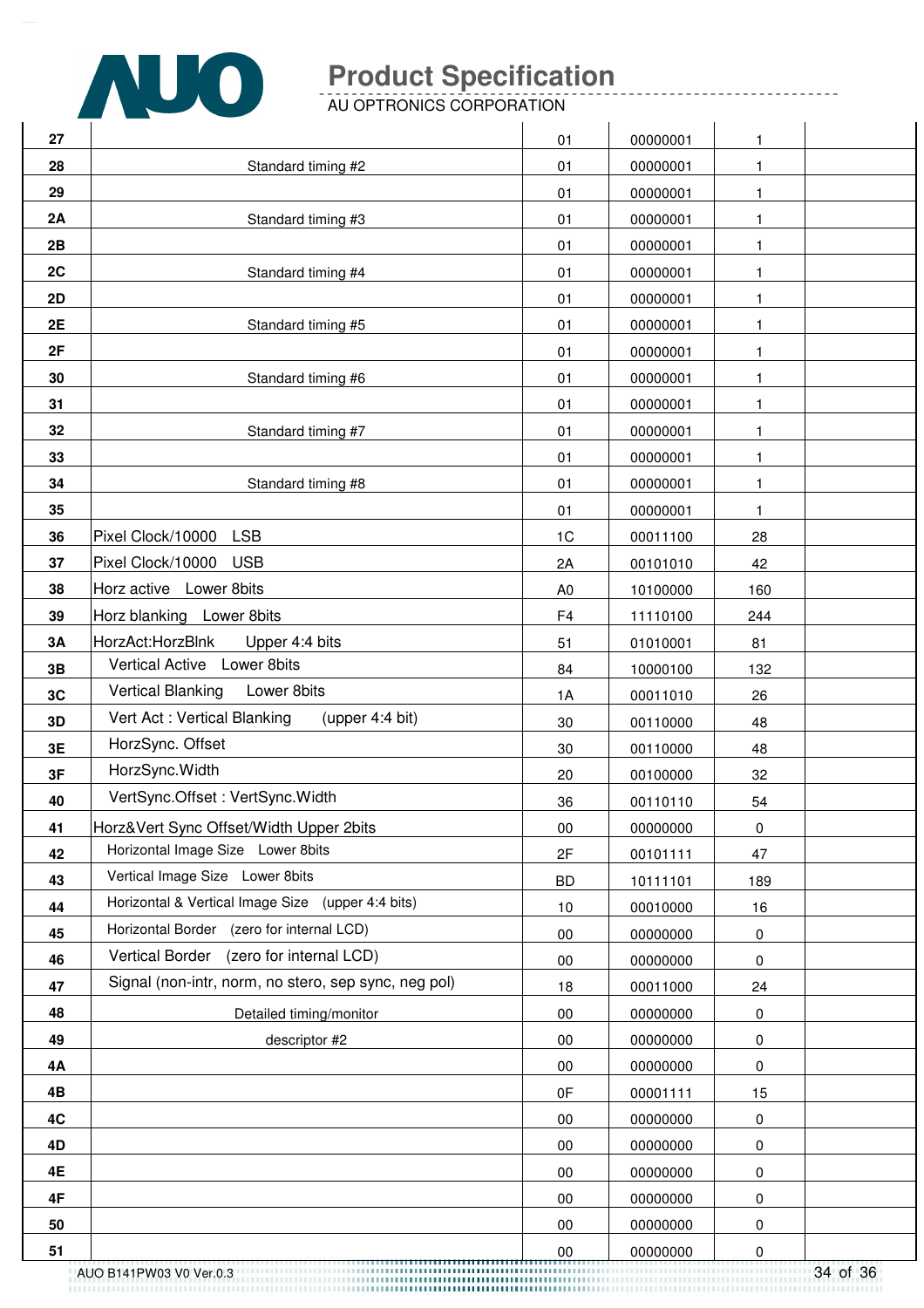

AU OPTRONICS CORPORATION

| 52        |                         | $00\,$        | 00000000 | $\pmb{0}$ |           |
|-----------|-------------------------|---------------|----------|-----------|-----------|
| 53        |                         | 00            | 00000000 | 0         |           |
| 54        |                         | 00            | 00000000 | 0         |           |
| 55        |                         | $00\,$        | 00000000 | $\pmb{0}$ |           |
| 56        |                         | 00            | 00000000 | 0         |           |
| 57        |                         | 00            | 00000000 | 0         |           |
| 58        |                         | $00\,$        | 00000000 | 0         |           |
| 59        |                         | 20            | 00100000 | 32        |           |
| <b>5A</b> | Detailed timing/monitor | 00            | 00000000 | 0         |           |
| 5B        | descriptor #3           | $00\,$        | 00000000 | $\pmb{0}$ |           |
| 5C        |                         | 00            | 00000000 | 0         |           |
| 5D        |                         | FE            | 11111110 | 254       |           |
| 5E        |                         | 00            | 00000000 | 0         |           |
| 5F        | Manufacture             | 41            | 01000001 | 65        | A         |
| 60        | Manufacture             | 55            | 01010101 | 85        | $\sf U$   |
| 61        | Manufacture             | $4\mathsf{F}$ | 01001111 | 79        | $\circ$   |
| 62        |                         | 0A            | 00001010 | 10        |           |
| 63        |                         | 20            | 00100000 | 32        |           |
| 64        |                         | $20\,$        | 00100000 | 32        |           |
| 65        |                         | 20            | 00100000 | 32        |           |
| 66        |                         | 20            | 00100000 | 32        |           |
| 67        |                         | $20\,$        | 00100000 | 32        |           |
| 68        |                         | $20\,$        | 00100000 | 32        |           |
| 69        |                         | 20            | 00100000 | 32        |           |
| 6A        |                         | 20            | 00100000 | 32        |           |
| 6B        |                         | 20            | 00100000 | 32        |           |
| 6C        | Detailed timing/monitor | $00\,$        | 00000000 | $\pmb{0}$ |           |
| 6D        | descriptor #4           | $00\,$        | 00000000 | $\pmb{0}$ |           |
| 6E        |                         | $00\,$        | 00000000 | 0         |           |
| 6F        |                         | <b>FE</b>     | 11111110 | 254       |           |
| 70        |                         | $00\,$        | 00000000 | 0         |           |
| 71        | Manufacture P/N         | 42            | 01000010 | 66        | $\sf B$   |
| $\bf 72$  | Manufacture P/N         | 31            | 00110001 | 49        | 1         |
| 73        | Manufacture P/N         | 34            | 00110100 | 52        | 4         |
| 74        | Manufacture P/N         | 31            | 00110001 | 49        | 1         |
| 75        | Manufacture P/N         | 50            | 01010000 | 80        | $\sf P$   |
| 76        | Manufacture P/N         | 57            | 01010111 | 87        | W         |
| 77        | Manufacture P/N         | 30            | 00110000 | 48        | $\pmb{0}$ |
| 78        | Manufacture P/N         | 33            | 00110011 | 51        | 3         |
| 79        | Manufacture P/N         | 20            | 00100000 | 32        |           |
| <b>7A</b> | Manufacture P/N         | 56            | 01010110 | 86        | $\vee$    |
| <b>7B</b> | Manufacture P/N         | 30            | 00110000 | 48        | 0         |
| 7C        |                         | 20            | 00100000 | 32        |           |